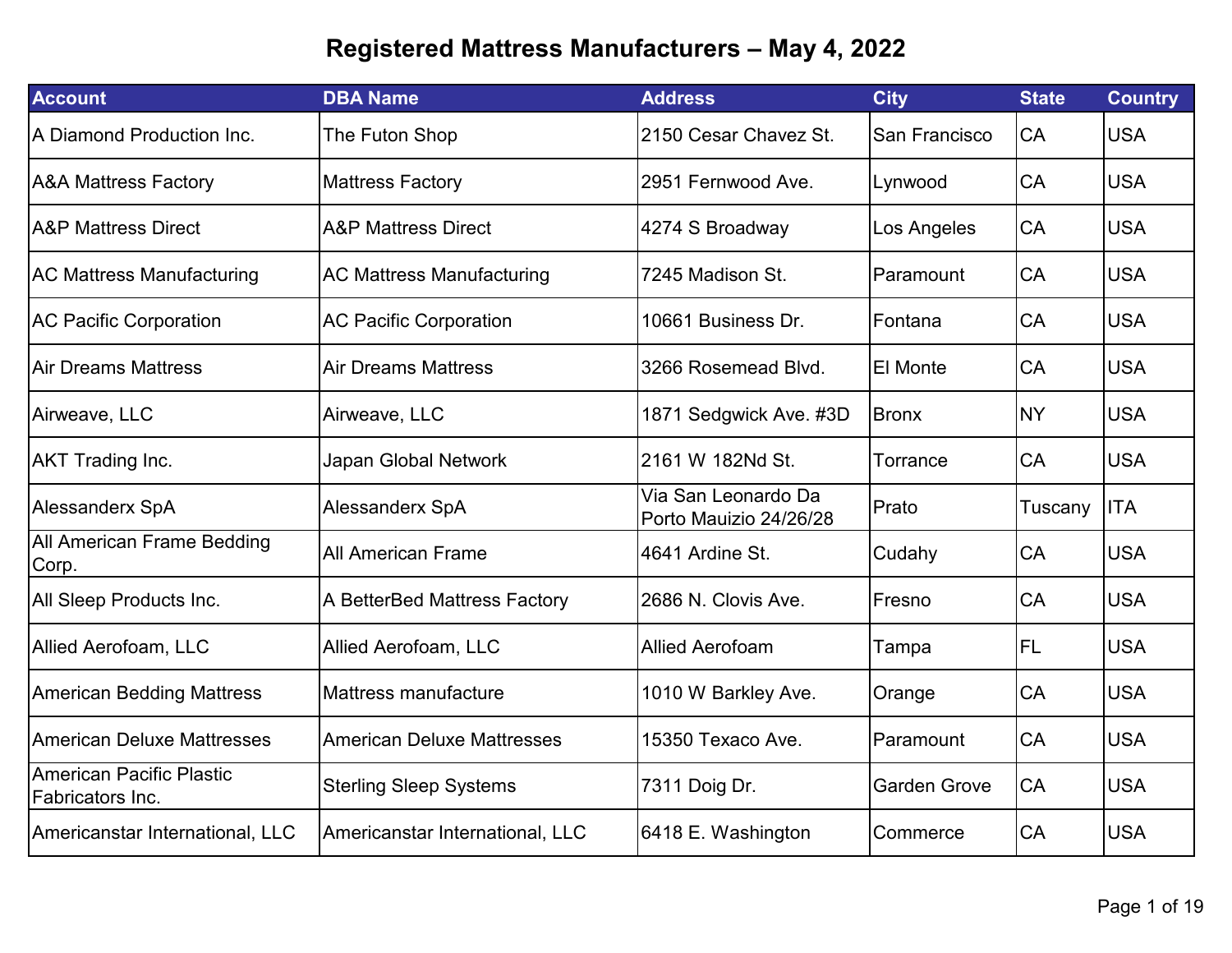| <b>Account</b>                               | <b>DBA Name</b>                    | <b>Address</b>                  | <b>City</b>             | <b>State</b>     | <b>Country</b> |
|----------------------------------------------|------------------------------------|---------------------------------|-------------------------|------------------|----------------|
| <b>Apartment Furnishings Company</b><br>Inc. | Apartment Furnishings Company Inc. | 1200 W. Risinger Rd.            | <b>Fort Worth</b>       | <b>TX</b>        | <b>USA</b>     |
| Apex Health Care Mfg. Inc.                   | Apex Health Care Mfg. Inc.         | No.6, Gongye Rd.                | Minxiong<br>Township    | Chiayi<br>County | <b>CHN</b>     |
| Armando Lopez                                | Eureka Mattress Co.                | 975 E 31st St.                  | Los Angeles             | CA               | <b>USA</b>     |
| Artaban Therapedic SA De CV                  | <b>Artaban Bedding</b>             | San Ignacio 202                 | Tlaquepaque             | JAL              | <b>MEX</b>     |
| Ascion, LLC                                  | Reverie                            | 750 Denison Ct.                 | <b>Bloomfield Hills</b> | MI               | <b>USA</b>     |
| Ashley Furniture Industries Inc.             | Ashley Furniture Industries Inc.   | One Ashley Way                  | Arcadia                 | WI               | <b>USA</b>     |
| <b>Avatar Enterprises Inc.</b>               | Comfortex                          | 1680 Wilkie Dr.                 | Winona                  | <b>MN</b>        | <b>USA</b>     |
| <b>Azul Natural Holding</b>                  | The Natural Bedroom by Vivetique   | 4266 Puente Ave.                | <b>Baldwin Park</b>     | CA               | <b>USA</b>     |
| <b>Banner Mattress Inc.</b>                  | <b>Banner Mattress</b>             | 1501 E. Cooley Dr.              | Colton                  | CA               | <b>USA</b>     |
| <b>Barnhardt Manufacturing</b><br>Company    | <b>BedInABox</b>                   | 1100 Hawthorne Ln.              | Charlotte               | <b>NC</b>        | <b>USA</b>     |
| Berkeley Ergonomics Inc.                     | <b>Berkeley Ergonomics</b>         | 2126 S. Green Privado           | Ontario                 | CA               | <b>USA</b>     |
| <b>Best Choice Products Inc.</b>             | Best Choice Products Inc.          | 15101 Red Hill Ave. Ste.<br>100 | Tustin                  | CA               | <b>USA</b>     |
| <b>Best Quality Mattress</b>                 | <b>Best Quality Mattress</b>       | 130 W Walnut Ave.               | Perris                  | CA               | <b>USA</b>     |
| Bestar Inc.                                  | Bestar Inc.                        | 4220 Villeneuve                 | Lac-Mégantic            | QC               | CA             |
| <b>BIA West, LLC</b>                         | <b>BIA West, LLC</b>               | 1798 N. Linden Ave.             | Rialto                  | CA               | <b>USA</b>     |
| Bio Sleep Concept Inc.                       | <b>Bio Sleep Concept</b>           | 5919 Intervale Dr.              | Riverside               | CA               | <b>USA</b>     |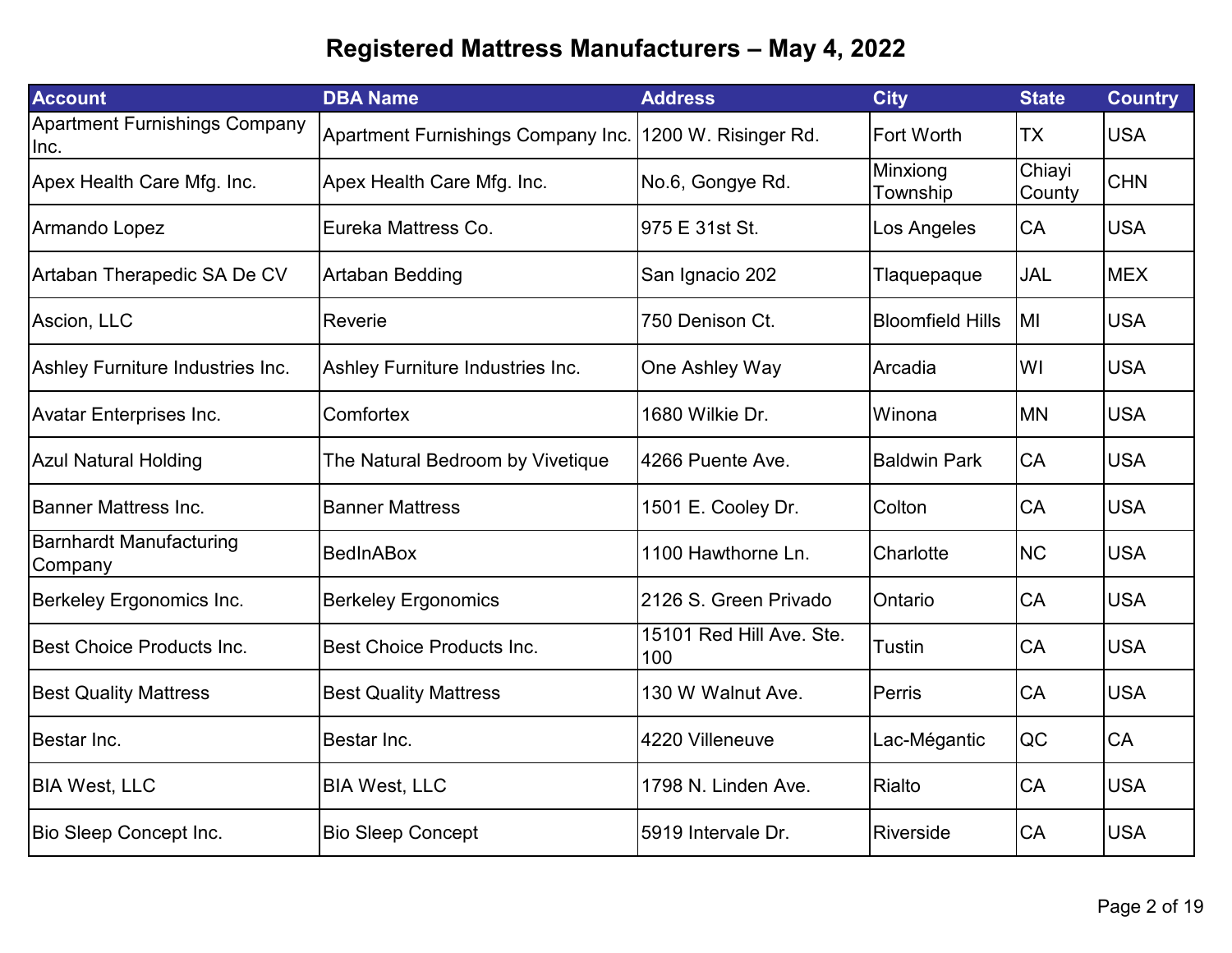| <b>Account</b>                                           | <b>DBA Name</b>                                          | <b>Address</b>                                                               | <b>City</b>                | <b>State</b> | <b>Country</b> |
|----------------------------------------------------------|----------------------------------------------------------|------------------------------------------------------------------------------|----------------------------|--------------|----------------|
| <b>Blue Bell Mattress Co., LLC</b>                       | <b>King Koil Northeast</b>                               | 24 Thompson Rd.                                                              | <b>East Windsor</b>        | <b>CT</b>    | <b>USA</b>     |
| <b>Bob Barker Company Inc.</b>                           | Bob Barker Company Inc.                                  | 134 North Main St.                                                           | Fuquay-Varina              | <b>NC</b>    | <b>USA</b>     |
| Bourdon's Institutional Sales Inc.                       | Bourdon's Institutional Sales Inc.                       | 85 Plains Rd.                                                                | Claremont                  | <b>NH</b>    | <b>USA</b>     |
| <b>Boyd Flotation Inc.</b>                               | <b>Boyd Specialty Sleep</b>                              | 2440 Adie Rd.                                                                | Maryland<br><b>Heights</b> | <b>MO</b>    | <b>USA</b>     |
| <b>Brentwood Home, LLC</b>                               | <b>Simply Modern Mattress</b>                            | 570 A N Gilbert St.                                                          | Fullerton                  | CA           | <b>USA</b>     |
| <b>Brick Church Manufacturing, LLC</b>                   | Brick Church Mfg.                                        | 2618 Brick Church Pike                                                       | <b>Nashville</b>           | <b>TN</b>    | <b>USA</b>     |
| <b>BRN Sleep Solutions USA, LLC</b>                      | <b>BRN Sleep Solutions</b>                               | 3771 Cameron Rd.                                                             | Orangeburg                 | <b>SC</b>    | <b>USA</b>     |
| <b>Brooklyn Bedding, LLC</b>                             | Dreamfoam Bedding & Brooklyn<br>Bedding                  | 4455 W. Camelback Rd.                                                        | Phoenix                    | <b>AZ</b>    | <b>USA</b>     |
| <b>Callejas Custom Mattress</b>                          | <b>Callejas Custom Mattress</b>                          | 1300 E Edinger Unit. A                                                       | Santa Ana                  | CA           | <b>USA</b>     |
| Capitol Bedding Company Inc.                             | Capitol Bedding Company Inc.                             | 2238 North Grand River<br>Ave.                                               | Lansing                    | MI           | <b>USA</b>     |
| Carico International Inc.                                | Carico                                                   | 2851 Cypress Creek Rd.                                                       | <b>Fort Lauderdale</b>     | FL           | <b>USA</b>     |
| <b>Carmona Mattress</b>                                  | <b>Carmona Mattress</b>                                  | 10117 S Main St.                                                             | Los Angeles                | CA           | <b>USA</b>     |
| Carpenter Co.                                            | Carpenter Co.                                            | 5016 Monument Ave.                                                           | Richmond                   | VA           | <b>USA</b>     |
| <b>CCB Hope Ventures, LLC</b>                            | <b>Hope Mattress</b>                                     | 17350 State Hwy 249                                                          | Houston                    | <b>TX</b>    | <b>USA</b>     |
| <b>Changzhou Talent Smart Home</b><br>Furnishing Co. Ltd | <b>Changzhou Talent Smart Home</b><br>Furnishing Co. Ltd | No.10 Juyuan Rd.<br>Tanjiatou Industrial Park,<br><b>Luovang Town, Wujin</b> | Changzhou                  | 21           | <b>CHN</b>     |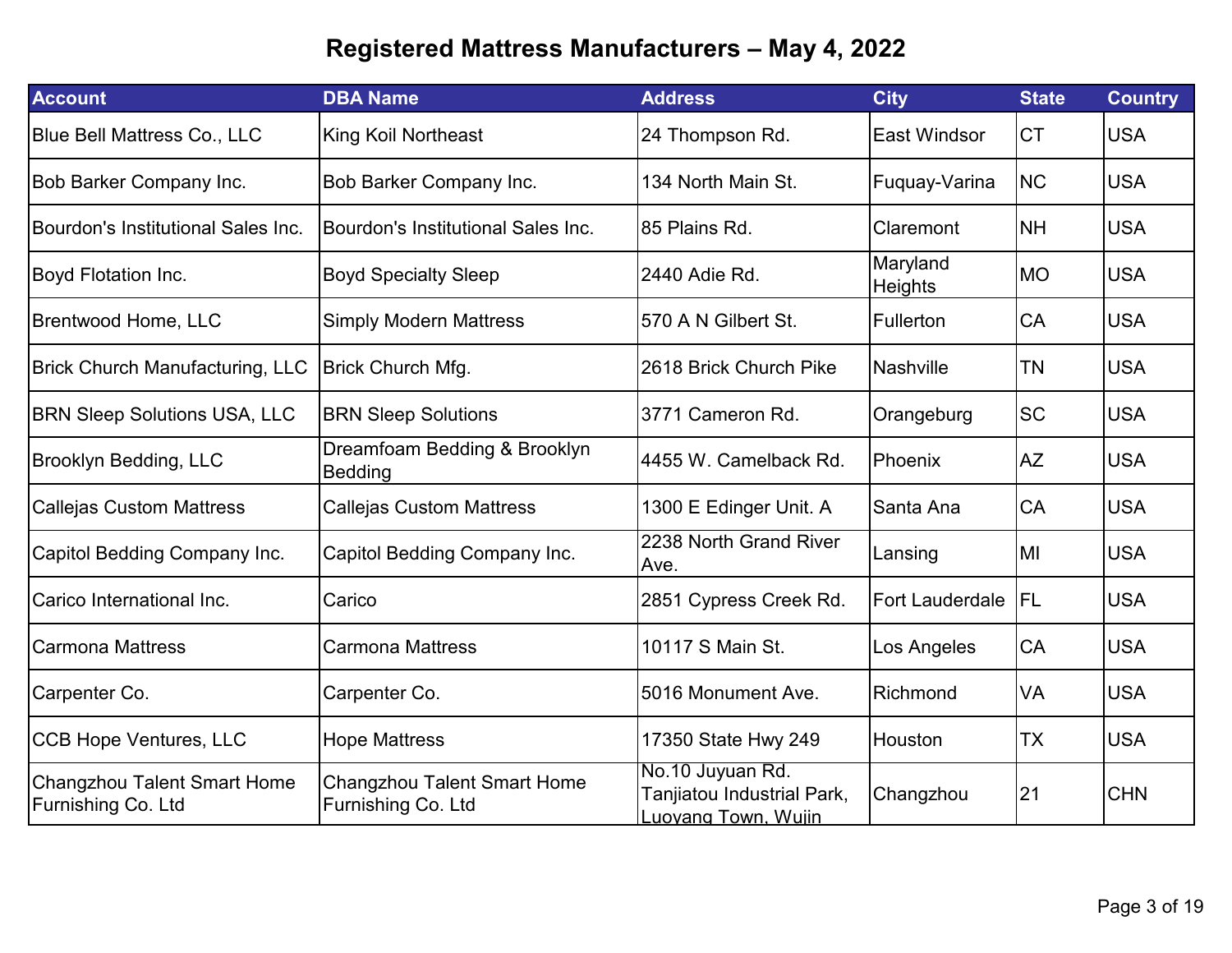| <b>Account</b>                                 | <b>DBA Name</b>                                   | <b>Address</b>          | <b>City</b>                | <b>State</b> | <b>Country</b> |
|------------------------------------------------|---------------------------------------------------|-------------------------|----------------------------|--------------|----------------|
| Chestnut Ridge Foam Inc.                       | <b>Chestnut Ridge Foam</b>                        | 443 Warehouse Dr.       | Latrobe                    | <b>PA</b>    | <b>USA</b>     |
| <b>Children's Products, LLC</b>                | Simmons Juvenile Furniture                        | 114 W 26th St.          | <b>New York</b>            | <b>NY</b>    | <b>USA</b>     |
| <b>Civilized Sleep Solutions Inc.</b>          | <b>Ivy Organics</b>                               | 4707 E. 49th St.        | Vernon                     | <b>CA</b>    | <b>USA</b>     |
| <b>Classic Brands, LLC</b>                     | <b>Classic Brands</b>                             | 8214 Wellmoor Ct.       | Jessup                     | <b>MD</b>    | <b>USA</b>     |
| COA Inc.                                       | <b>Coaster Company of America</b>                 | 12928 Sandoval St.      | Santa Fe<br>Springs        | CA           | <b>USA</b>     |
| <b>Comfort Bedding Manufacturing</b><br>Inc.   | <b>Comfort Bedding Manufacturing Inc.</b>         | 11680 Wright Rd.        | Lynwood                    | <b>CA</b>    | <b>USA</b>     |
| <b>Comfort Revolution, LLC</b>                 | <b>Comfort Revolution, LLC</b>                    | 187 Highway 36          | West Long<br><b>Branch</b> | <b>NJ</b>    | <b>USA</b>     |
| <b>Comfortable Solutions</b>                   | <b>Comfortable Solutions</b>                      | 7310 Home Leisure PI.   | Sacramento                 | <b>CA</b>    | <b>USA</b>     |
| <b>Comfort-Pedic Mattress USA</b>              | <b>Comfort-Pedic Mattress</b>                     | 9080 Charles Smith Ave. | Rancho<br>Cucamonga        | CA           | <b>USA</b>     |
| Corsicana Bedding, LLC                         | <b>Corsicana Mattress Company</b>                 | 3001 S. Hwy. 287        | Corsicana                  | <b>TX</b>    | <b>USA</b>     |
| <b>Cosmos Comfort Mattress</b>                 | <b>Cosmos Comfort Mattress</b>                    | 5914 E Olympic Blvd.    | Los Angeles                | CA           | <b>USA</b>     |
| <b>Cuevas Mattress Inc.</b>                    | Spring Pedic Inc.                                 | 3504 E Olympic Blvd.    | Los Angeles                | CA           | <b>USA</b>     |
| <b>Custom Comfort Mattress</b><br>Company Inc. | <b>Custom Comfort Mattress</b>                    | 579 N. Batavia St.      | Orange                     | CA           | <b>USA</b>     |
| CVB Inc.                                       | <b>LUCID® MATTRESS,</b><br>WELLSVILLE®, LINENSPA® | 1525 West 2960 South    | Logan                      | UT           | <b>USA</b>     |
| <b>D&amp;I Mattress</b>                        | <b>D&amp;I Mattress</b>                           | 150 Schafer Rd. 17      | Hayward                    | CA           | <b>USA</b>     |
| Daniel K Denevan                               | <b>Bay Bed &amp; Mattress</b>                     | 1378 Soquel Ave.        | Santa Cruz                 | CA           | <b>USA</b>     |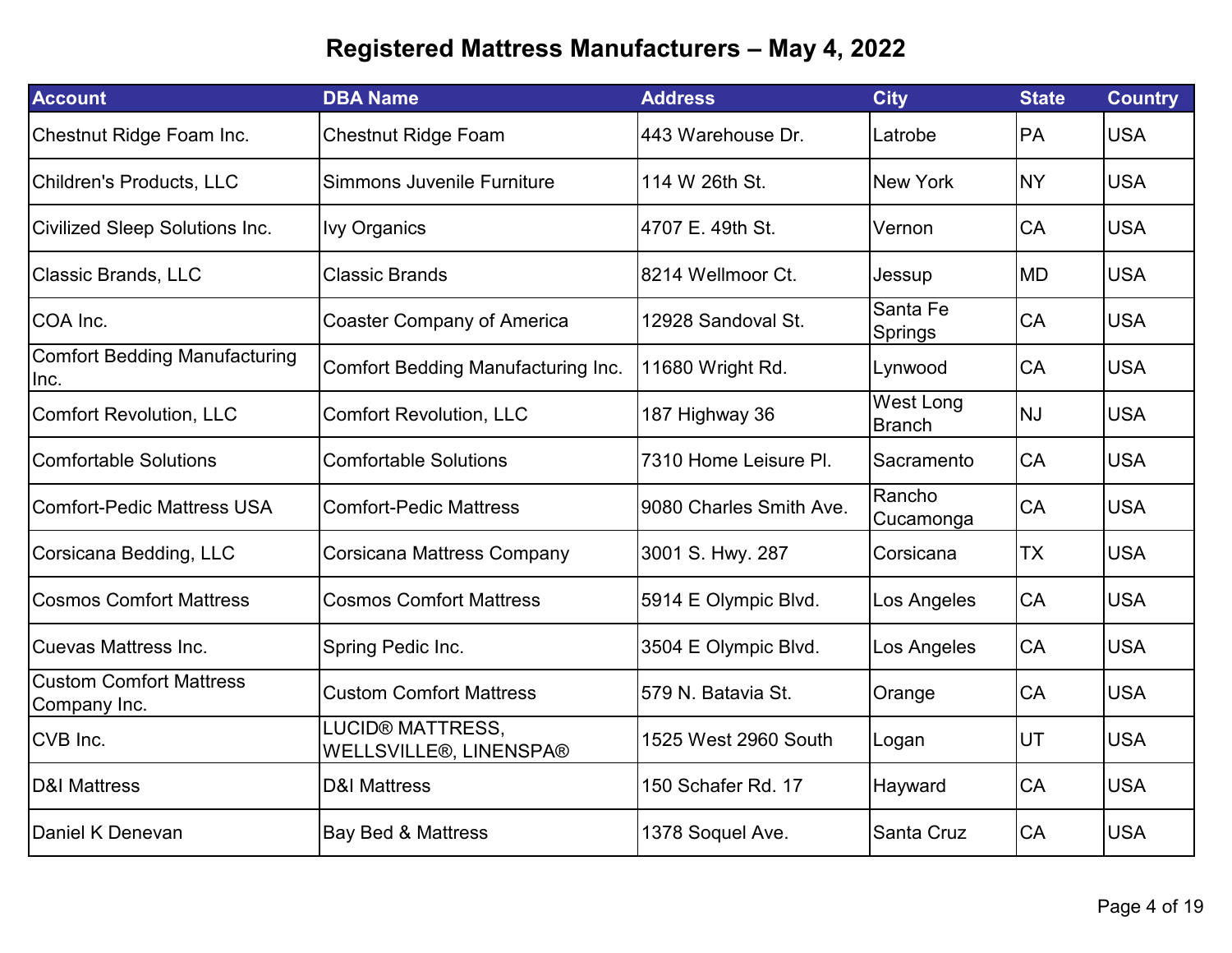| <b>Account</b>                       | <b>DBA Name</b>                              | <b>Address</b>            | <b>City</b>           | <b>State</b> | <b>Country</b> |
|--------------------------------------|----------------------------------------------|---------------------------|-----------------------|--------------|----------------|
| Deluxe Home of USA Inc.              | Deluxe Home of USA Inc.                      | 2032 Cypress Station Dr.  | Houston               | <b>TX</b>    | <b>USA</b>     |
| Denver Mattress Company, LLC         | <b>Denver Mattress Company</b>               | 5651 Broadway             | Denver                | CO           | <b>USA</b>     |
| <b>Deseret Manufacturing</b>         | Furniture and Bedding Manufacturer           | 1680 South Industiral Rd. | <b>Salt Lake City</b> | UT           | <b>USA</b>     |
| Diamond Mattress Company Inc.        | Diamond Mattress Company Inc.                | 3112 E. Las Hermanas St.  | Rancho<br>Dominguez   | <b>CA</b>    | <b>USA</b>     |
| <b>Dorel Home Products</b>           | Ameriwood Industreis Inc.                    | 12345 Albert Hudon        | Montreal              | QC           | CA             |
| Dormlife, LLC                        | Dormlife                                     | 320 Oceanview Dr.         | <b>San Marcos</b>     | CA           | <b>USA</b>     |
| Dream Bedding Inc.                   | Dream Bedding Inc.                           | 812 E. 59th St.           | Los Angeles           | <b>CA</b>    | <b>USA</b>     |
| <b>Dreams Unlimited Mattress Co.</b> | seller                                       | 87 Santa Fe               | Fresno                | <b>CA</b>    | <b>USA</b>     |
| Dura-Pedic Bedding Inc.              | Dura-Pedic Bedding Inc.                      | PO Box 60785              | Pasadena              | CA           | <b>USA</b>     |
| <b>DUX</b> Interiors Inc.            | <b>DUX</b> Interiors Inc.                    | 235 East 58 St.           | <b>New York</b>       | <b>NY</b>    | <b>USA</b>     |
| E.S. Kluft & Company, LLC            | <b>Aireloom Mattress</b>                     | 11096 Jersey Blvd.        | Rancho<br>Cucamonga   | CA           | <b>USA</b>     |
| E.V.Rife Enterprises Inc.            | Square Deal Mattress Factory &<br>Upholstery | 1352 Humboldt Ave.        | Chico                 | <b>CA</b>    | <b>USA</b>     |
| Eastern Sleep Products Co. Inc.      | <b>Symbol Mattress</b>                       | PO Box 6689               | Richmond              | VA           | <b>USA</b>     |
| Easy Rest Inc.                       | <b>Easy Rest</b>                             | 13200 NE Whitaker Way     | Portland              | <b>OR</b>    | <b>USA</b>     |
| Eco Bedroom Solutions, LLC           | <b>Ergovea Natural Mattress</b>              | 13346 Combie Rd.          | Auburn                | CA           | <b>USA</b>     |
| Eight Sleep Inc.                     | Eight Sleep Inc.                             | 164 West 25th St.         | <b>New York</b>       | <b>NY</b>    | <b>USA</b>     |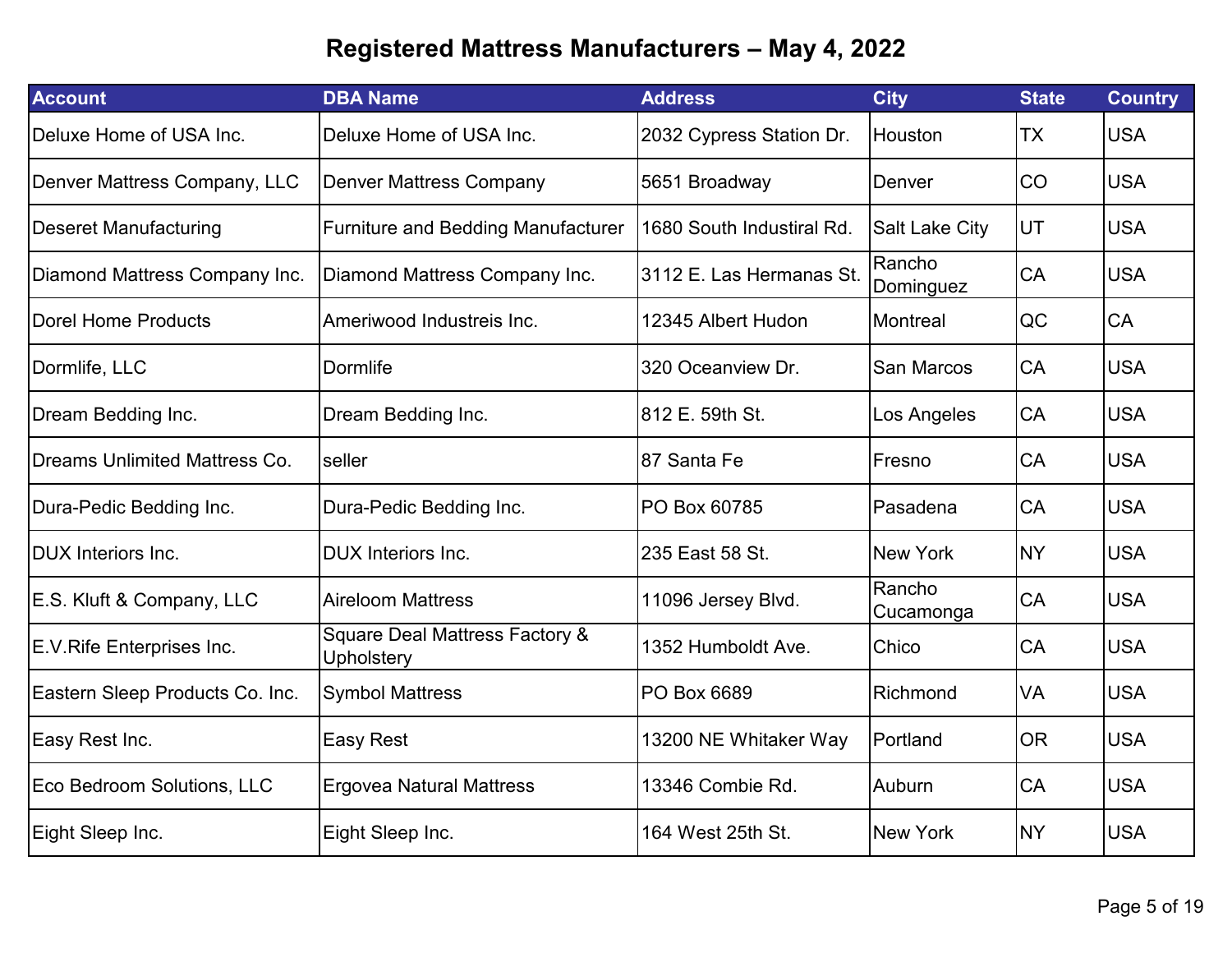| <b>Account</b>                                   | <b>DBA Name</b>                                          | <b>Address</b>           | <b>City</b>     | <b>State</b> | <b>Country</b> |
|--------------------------------------------------|----------------------------------------------------------|--------------------------|-----------------|--------------|----------------|
| <b>Electropedic Manufacturing</b><br>Corporation | <b>Electropedic Manufacturing</b><br>Corporation         | 637 4th St.              | San Fernando    | CA           | <b>USA</b>     |
| <b>Elements International</b>                    | Kyvno, LLC                                               | PO Box 851601            | Mesquite        | <b>TX</b>    | <b>USA</b>     |
| <b>Elite Comfort Solutions, LLC</b>              | <b>Elite Comfort Solutions</b>                           | 24 Herring Rd.           | Newnan          | GA           | <b>USA</b>     |
| Elyzeht Pena & Gerardo Pena                      | <b>RG Real Good Mattress</b>                             | 4466 Worth St.           | Los Angeles     | CA           | <b>USA</b>     |
| <b>Emerald Home Furnishings, LLC</b>             | Emerald Home Furnishings, LLC                            | 3025 Pioneer Way         | Tacoma          | <b>WA</b>    | <b>USA</b>     |
| <b>Engineered Sleep, LLC</b>                     | <b>Engineered Sleep, LLC</b>                             | 627 Congaree Rd.         | Greenville      | <b>SC</b>    | <b>USA</b>     |
| Ergomotion Inc.                                  | Ergomotion Inc.                                          | 6790 Navigator Dr.       | Goleta          | CA           | <b>USA</b>     |
| <b>Escondido Mattress</b>                        | <b>Escondido Mattress</b>                                | 432 Venture              | Escondido       | CA           | <b>USA</b>     |
| Essentia Group Inc.                              | Essentia Group Inc.                                      | 2760 Boul Daniel Johnson | Laval           | AB           | <b>CA</b>      |
| Euro-Flex Luxury Sleep Systems<br>lnc.           | Euro-Flex Luxury Sleep Systems Inc. 4250 Morena Blvd. #A |                          | San Diego       | CA           | <b>USA</b>     |
| <b>Excellence Mattress</b>                       | <b>Excellence Mattress</b>                               | 740 E. 59th St.          | Los Angeles     | CA           | <b>USA</b>     |
| <b>Expo Mattress</b>                             | <b>Expo Mattress</b>                                     | 1202 E. Slauson Ave.     | Los Angeles     | CA           | <b>USA</b>     |
| Ezine Inc.                                       | <b>Eastern Accents</b>                                   | 4201 W. Belmont Ave.     | Chicago         | IL           | <b>USA</b>     |
| <b>F&amp;R Furniture</b>                         | <b>F&amp;R Furniture</b>                                 | 689 Louisana St.         | Oakland         | CA           | <b>USA</b>     |
| <b>Factory Direct Inc.</b>                       | <b>Lady Americana SW</b>                                 | 3920 W I-40 Service Rd.  | Oklahoma City   | OK           | <b>USA</b>     |
| Famous Foam Inc.                                 | <b>Famous Foam Factory</b>                               | 2397 San Pablo Ave.      | <b>Berkeley</b> | CA           | <b>USA</b>     |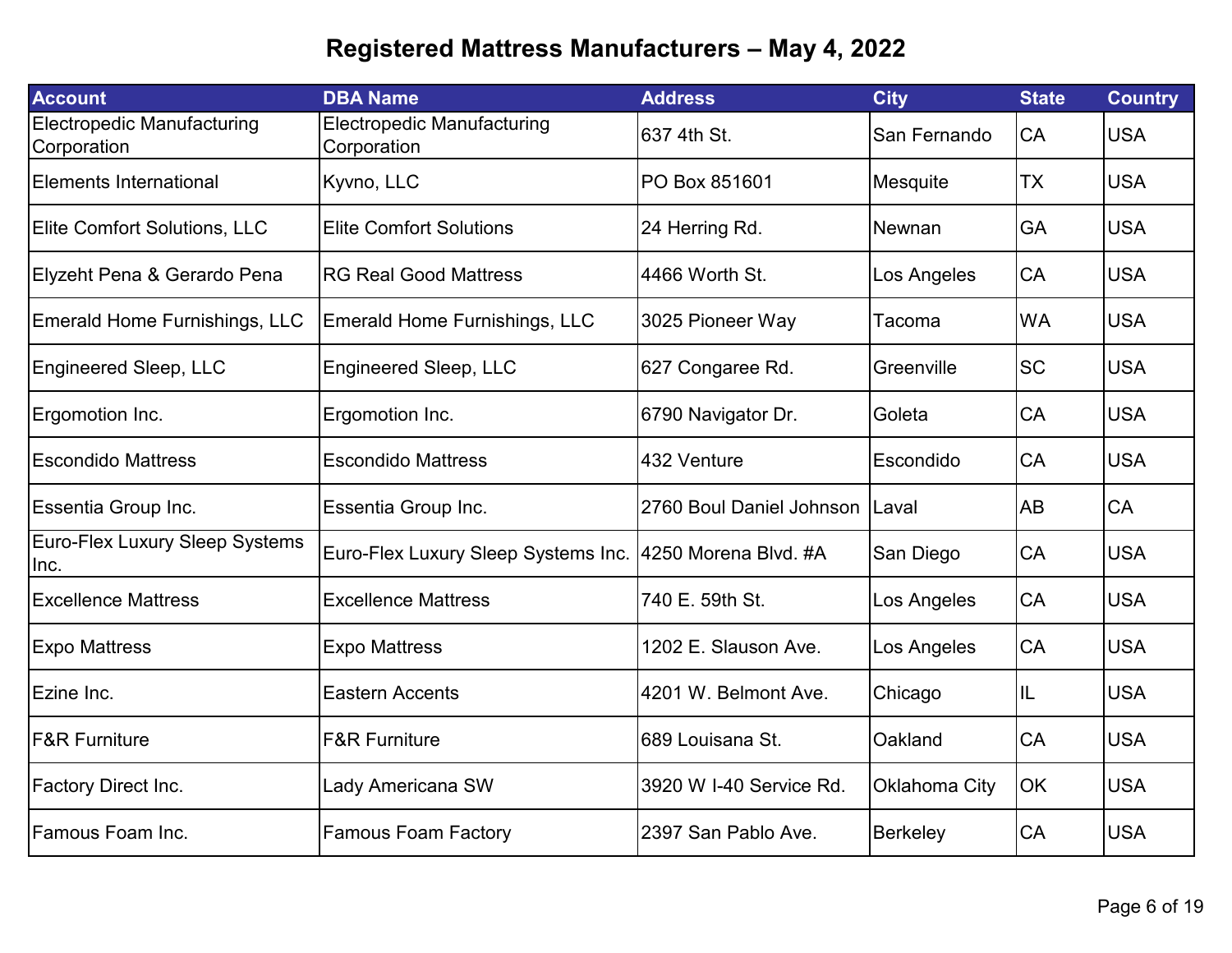| <b>Account</b>                               | <b>DBA Name</b>                                                          | <b>Address</b>                 | <b>City</b>           | <b>State</b> | <b>Country</b> |
|----------------------------------------------|--------------------------------------------------------------------------|--------------------------------|-----------------------|--------------|----------------|
| <b>Fibre Processing Corporation</b>          | <b>Fibre Processing Corporation</b>                                      | 701 Garasches Ln.              | Wilmington            | DE           | <b>USA</b>     |
| Flex-A-Bed Inc.                              | Flex-A-Bed                                                               | <b>PO Box 568</b>              | <b>LA Fayette</b>     | GA           | <b>USA</b>     |
| <b>Foam Fabrication Commerce Inc.</b>        | Foam Order, Foamorder.com, The<br>Foam Store, The Foam Store of<br>Marin | 4096 Piedmont Ave. Unit<br>719 | Oakland               | CA           | <b>USA</b>     |
| Foam Sweet Foam Inc.                         | <b>Foam Sweet Foam</b>                                                   | P.O. Box 62                    | Jurupa Valley         | CA           | <b>USA</b>     |
| Fredman Bros, Furniture<br>Company Inc.      | <b>Glideaway Sleep Products</b>                                          | 8226 Lackland Rd.              | St. Louis             | <b>MO</b>    | <b>USA</b>     |
| <b>Fresno Comfort Sleep</b>                  | <b>Fresno Comfort Sleep</b>                                              | 4000 E California Ave.         | Fresno                | CA           | <b>USA</b>     |
| <b>Friendship Upholstery Company</b><br>Inc. | Friendship Upholstery Company Inc.                                       | 6035 Church Rd.                | Taylorsville          | <b>NC</b>    | <b>USA</b>     |
| Futon Pillow Design Inc.                     | Futon Pillow Design Inc.                                                 | 2603 Strozier Ave.             | El Monte              | CA           | <b>USA</b>     |
| Future Foam Inc.                             | Future Foam Inc.                                                         | 1610 Ave. N                    | <b>Council Bluffs</b> | IA           | <b>USA</b>     |
| <b>FXI Inc.</b>                              | <b>FXI</b>                                                               | 100 Matsonford Rd.             | Radnor                | PA           | <b>USA</b>     |
| Gabriel                                      | Dream and Rest Inc.                                                      | 5901 S Vermont Ave.            | Los Angeles           | CA           | <b>USA</b>     |
| Gateway Mattress Co. Inc.                    | Gateway Mattress Co. Inc.                                                | 624 S. Vail Ave.               | Montebello            | CA           | <b>USA</b>     |
| <b>GF Health Products Inc.</b>               | <b>GF Health Products Inc.</b>                                           | One Graham-Field Way           | Atlanta               | GA           | <b>USA</b>     |
| Golden Pedic Inc.                            | <b>Golden Mattress Company</b>                                           | 2939 Vail Ave.                 | Commerce              | CA           | <b>USA</b>     |
| <b>Good Mattress Inc.</b>                    | <b>Spinal Care Bedding</b>                                               | 1550 W. 132nd St.              | Gardena               | CA           | <b>USA</b>     |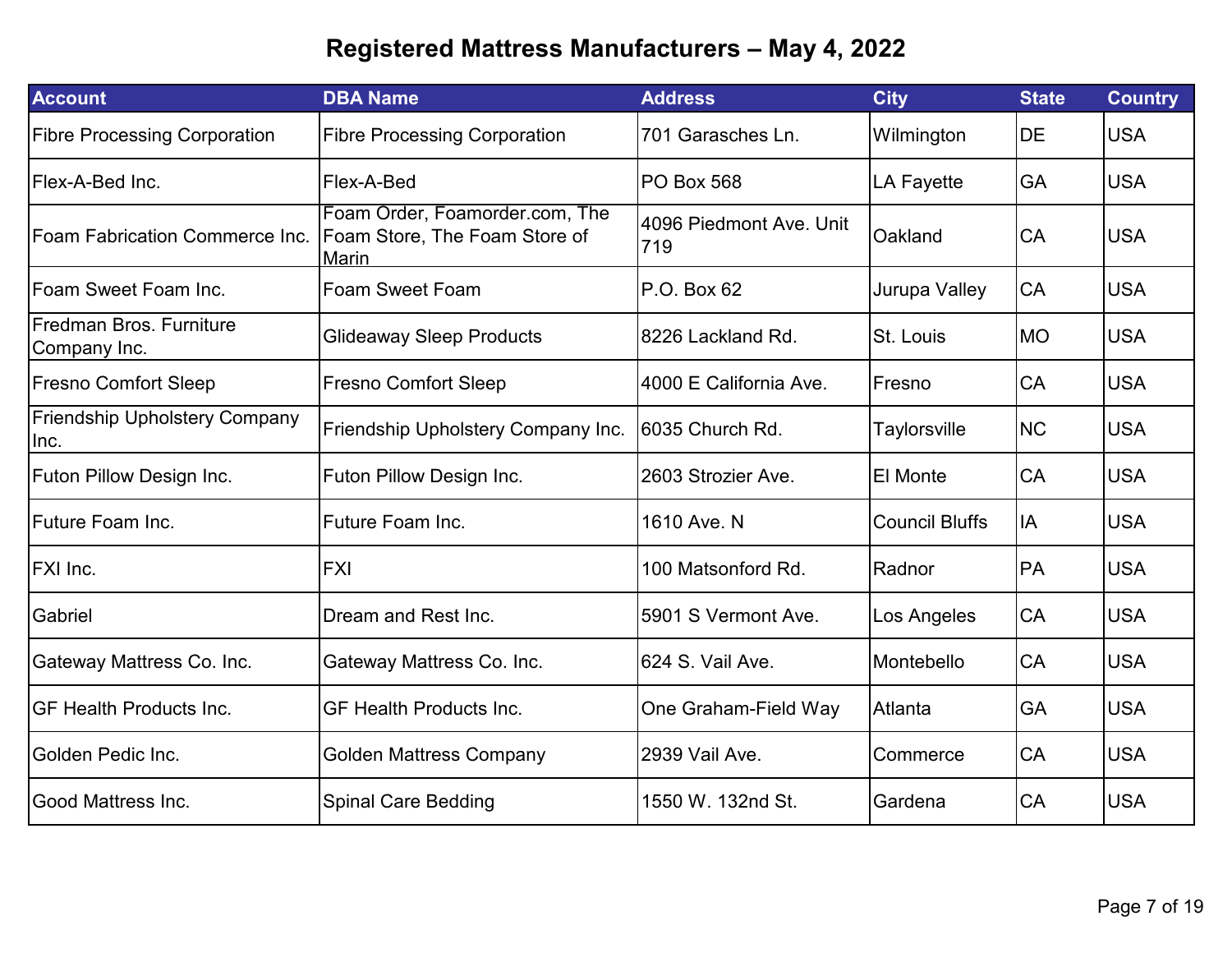| <b>Account</b>                                  | <b>DBA Name</b>                                                            | <b>Address</b>          | <b>City</b>       | <b>State</b> | <b>Country</b> |
|-------------------------------------------------|----------------------------------------------------------------------------|-------------------------|-------------------|--------------|----------------|
| <b>Greatime Home Collections Inc.</b>           | <b>Greatime Home Collections Inc.</b>                                      | 15110 E Nelson Ave.     | City of Industry  | CA           | <b>USA</b>     |
| Gruppo Industriale Buoninfante<br><b>SPA</b>    | Gruppo Industriale Buoninfante SPA                                         | Via Delle Industrie, 31 | <b>Brllizzi</b>   | <b>SA</b>    | <b>ITA</b>     |
| Hammer Bedding Corp.                            | <b>Shifman Mattress</b>                                                    | One Mott St.            | <b>Newark</b>     | <b>NJ</b>    | <b>USA</b>     |
| Health Care Co. LTD                             | Health Care Co. LTD                                                        | 999 Gaonan Rd.          | Rugao             | Jiangsu      | <b>CHN</b>     |
| Healthcare Arizona, LLC                         | Healthcare Arizona, LLC                                                    | 3350 N Cotton Ln.       | Goodyear          | <b>AZ</b>    | <b>USA</b>     |
| Healthcare SC, LLC                              | Healthcare SC, LLC                                                         | 1 Mlily Way             | Winnsboro         | <b>SC</b>    | <b>USA</b>     |
| <b>Heartland Mattress, LLC</b>                  | <b>Heartland Mattress</b>                                                  | 1770 N 500 W            | Shipshewana       | <b>IN</b>    | <b>USA</b>     |
| <b>Hickory Springs Manufacturing</b><br>Company | <b>HSM</b>                                                                 | 235 2nd Ave. NW         | Hickory           | <b>NC</b>    | <b>USA</b>     |
| Hickory Springs of California, LLC HSM          |                                                                            | 235 2nd Ave. NW         | Hickory           | <b>NC</b>    | <b>USA</b>     |
| High Street Fabrication Inc.                    | High Street Fabrication Inc.                                               | 15300 Valley View Ave.  | La Mirada         | CA           | <b>USA</b>     |
| Hill-Rom Inc.                                   | Hill-Rom Company, Inc.; Hill-Rom<br>Holdings, Inc.; Hill-Rom DTC, Inc.     | 1069 State Route 46 E   | <b>Batesville</b> | IN           | <b>USA</b>     |
| Home Furniture Design MFG.                      | Home Furniture Design MFG.                                                 | 10001 Pearmain St.      | Oakland           | CA           | <b>USA</b>     |
| <b>Homeland Furniture Corporation</b>           | Landeros Furniture Outlet /<br>Casa<br>Grande Furniture / LA Mattress Mfg. | 7030 Mc Kinley Ave.     | Los Angeles       | CA           | <b>USA</b>     |
| Hospitality Sleep Systems Inc.                  | <b>Hospitality Sleep Systems</b>                                           | 107 E. Rialto Ave.      | San Bernardino    | CA           | <b>USA</b>     |
| Hummer Mattress Mfg                             | <b>Hummer Mattress Mfg</b>                                                 | 2660 River Ave.         | Rosemead          | <b>CA</b>    | <b>USA</b>     |
| <b>IKEA Supply AG</b>                           | <b>IKEA</b>                                                                | Gruessenweg 15          | Pratteln          | <b>BL</b>    | <b>CHE</b>     |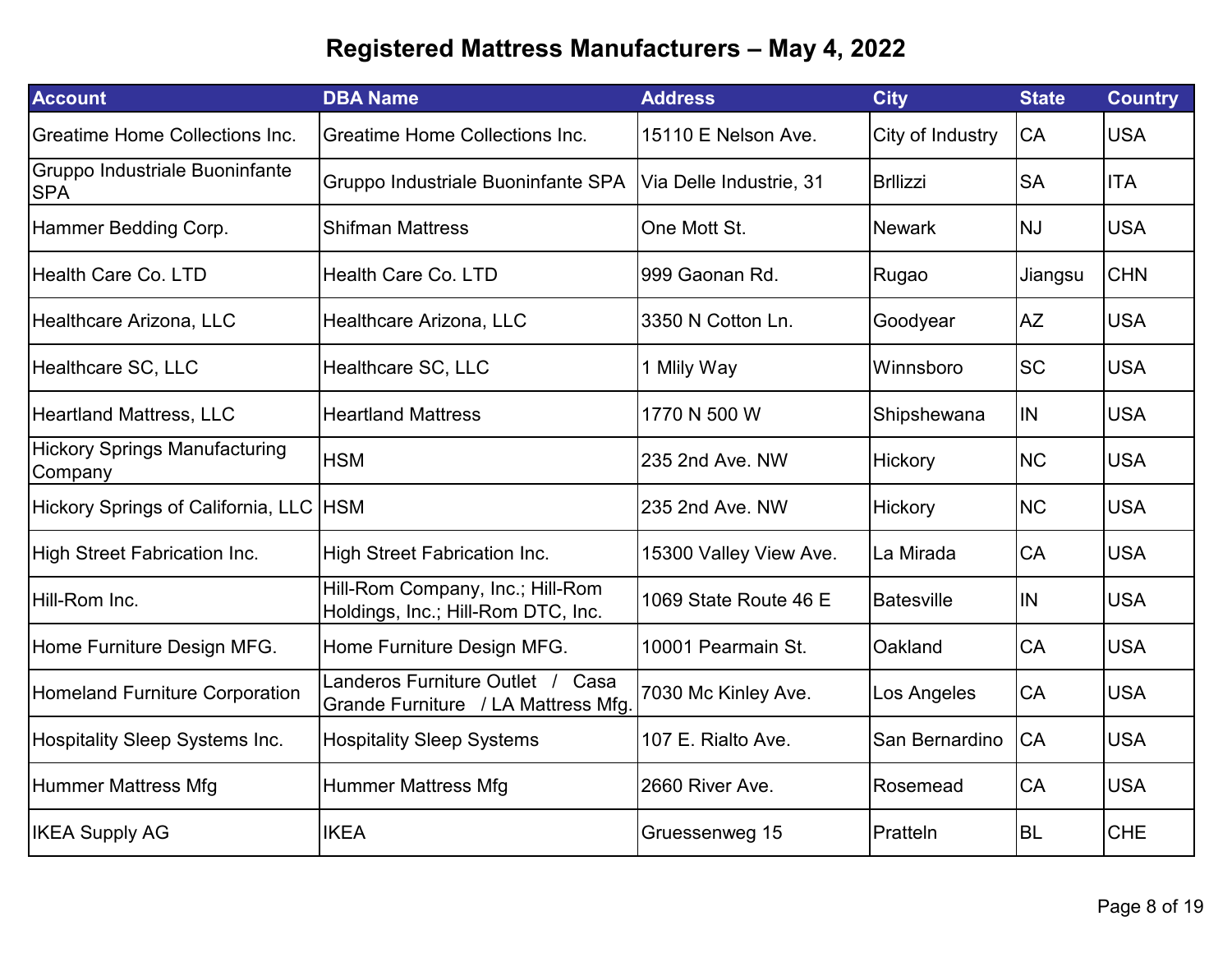| <b>Account</b>                       | <b>DBA Name</b>                                  | <b>Address</b>         | <b>City</b>       | <b>State</b> | <b>Country</b> |
|--------------------------------------|--------------------------------------------------|------------------------|-------------------|--------------|----------------|
| Illinois Sleep Products Inc.         | <b>ISP</b>                                       | 3535 W 47th St.        | Chicago           | IL           | <b>USA</b>     |
| Imperial Mattress spm Inc.           | Imperial Mattress spm Inc.                       | 3440 La Grande Blvd.   | Sacramento        | <b>CA</b>    | <b>USA</b>     |
| <b>Independent Furniture Supply</b>  | <b>Independent Furniture Supply</b>              | <b>PO Box 2186</b>     | Tupelo            | <b>MS</b>    | <b>USA</b>     |
| InnoMax Corporation                  | <b>InnoMax Corporation</b>                       | 530 W Elk Pl.          | Denver            | CO           | <b>USA</b>     |
| Innovative Bedding Solutions Inc.    | <b>IBS</b>                                       | 6560 Caballero Blvd.   | <b>Buena Park</b> | CA           | <b>USA</b>     |
| <b>Invacare Corporation</b>          | <b>Invacare Corporation</b>                      | One Invacare Way       | Elyria            | OH           | <b>USA</b>     |
| <b>Isaac Mattress</b>                | <b>Isaac Mattress</b>                            | 6238 Maywood Ave.      | <b>Bell</b>       | CA           | <b>USA</b>     |
| J.S. Mattress                        | <b>J.S. Mattress</b>                             | 1937 E 23rd St.        | Oakland           | CA           | <b>USA</b>     |
| James S. Kotrous                     | <b>Mattress Factory</b>                          | 4301 Power Inn Rd.     | Sacramento        | CA           | <b>USA</b>     |
| <b>JBJ Distribution</b>              | <b>Mattress America</b>                          | 8901 S 1300 W          | West Jordan       | UT           | <b>USA</b>     |
| Jeffco Fibres Inc.                   | Jeffco Fibres Inc.                               | 12 Park St.            | Webster           | <b>MA</b>    | <b>USA</b>     |
| Jiaxing Taien Springs Co. LTD        | Jiaxing Taien Springs Co. LTD                    | No.363 Xinyonglian Rd. | Jiaxing           | Zhejiang     | <b>CHN</b>     |
| Juanita Alvarado                     | <b>R</b> Imperial Mattress                       | 8419 S Central Ave.    | Los Angeles       | CA           | <b>USA</b>     |
| Jussi Beds                           | Colet & Scandinavian Bed Company<br>& Carpe Diem | 508 Main Ave.          | Norwalk           | <b>CT</b>    | <b>USA</b>     |
| Keetsa Inc.                          | Keetsa                                           | 68 Division St.        | San Francisco     | CA           | <b>USA</b>     |
| King Koil Manufacturing West,<br>LLC | <b>King Koil</b>                                 | 7501 S. Quincy St.     | Willowbrook       | IL           | <b>USA</b>     |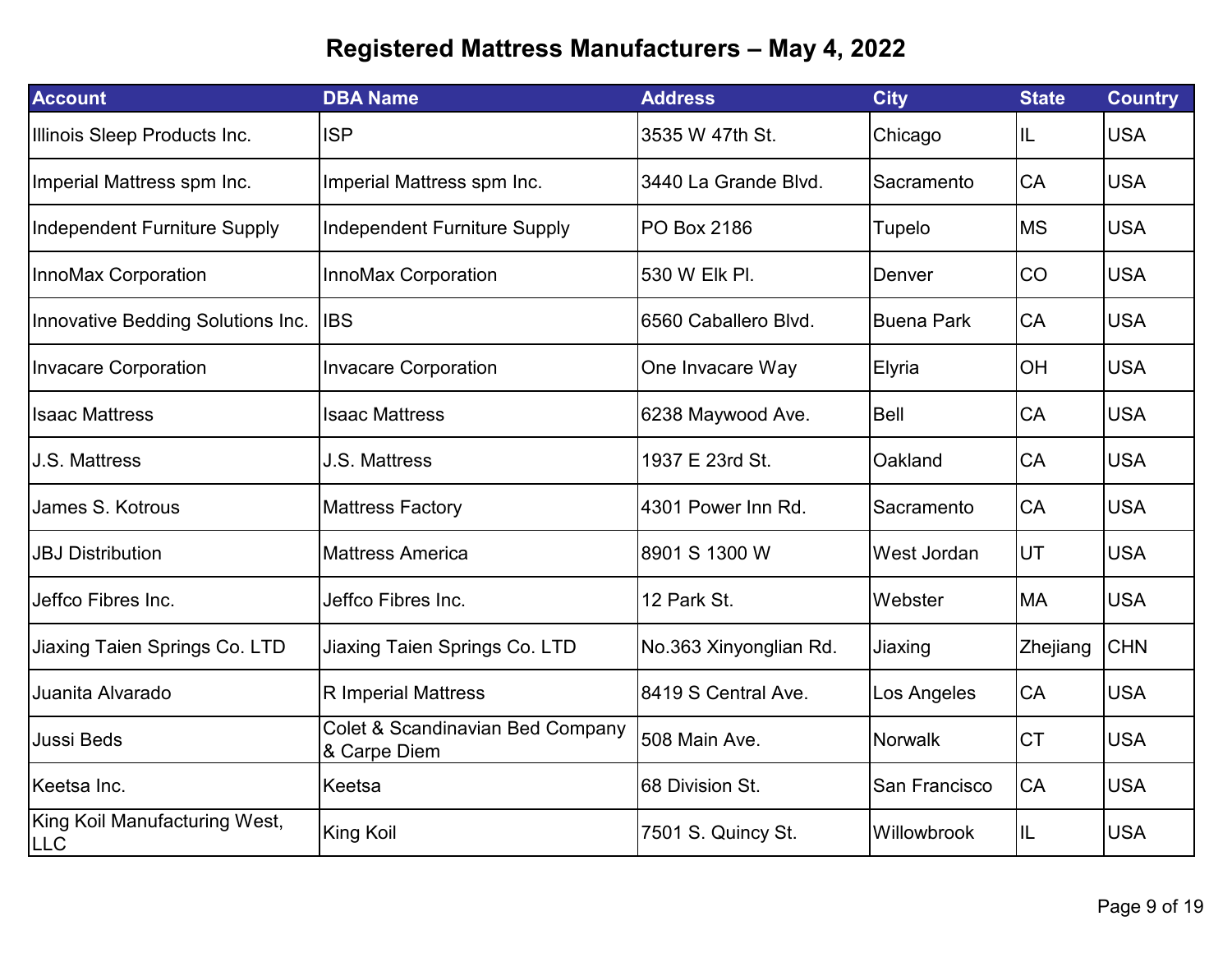| <b>Account</b>                         | <b>DBA Name</b>                 | <b>Address</b>                      | <b>City</b>             | <b>State</b> | <b>Country</b> |
|----------------------------------------|---------------------------------|-------------------------------------|-------------------------|--------------|----------------|
| <b>Kingdom Enterprises</b>             | <b>Kingdom Enterprises</b>      | 2425 S Malt Ave.                    | Commerce                | CA           | <b>USA</b>     |
| Kingsdown Inc.                         | Kingsdown Inc.                  | 126 West Holt St.                   | Mebane                  | <b>NC</b>    | <b>USA</b>     |
| Klaussner Home Furnishings Inc.        | <b>Enso Sleep Systems</b>       | <b>PO Box 220</b>                   | Asheboro                | <b>NC</b>    | <b>USA</b>     |
| Kuka (HK) Trade Co. LTD                | Gaim Regiomontana, S.A. De C.V. | <b>Arco Vial Prologis Park</b>      | Apodaca Nuevo<br>Leon   | <b>NLE</b>   | <b>MEX</b>     |
| Lakewood Candies, LLC                  | <b>Milliard Bedding</b>         | 1980 Swarthmore Ave.                | Lakewood                | <b>NJ</b>    | <b>USA</b>     |
| Latex Foam International, LLC          | <b>Talalay Global</b>           | 510 River Rd.                       | Shelton                 | <b>CT</b>    | <b>USA</b>     |
| Lavin Industries                       | <b>European Sleep Works</b>     | 2966 Adeline St.                    | <b>Berkeley</b>         | CA           | <b>USA</b>     |
| Leader Mattress Inc.                   | Leader Mattress Inc.            | 2827 Supply Ave.                    | Commerce                | CA           | <b>USA</b>     |
| Leggett & Platt Components Co.<br>Inc. | Leggett & Platt Bedding         | 1 Leggett Rd.                       | Carthage                | <b>MO</b>    | <b>USA</b>     |
| Leggett & Platt Incorporated           | Leggett & Platt Incorporated    | 1914 S. Baker Blvd.                 | Carthage                | <b>MO</b>    | <b>USA</b>     |
| Lian Feng Bedding SDN BHD              | Lian Feng Bedding SDN BHD       | Lot 3345, Jalan Kapar, Batu<br>73/4 | Kapar                   |              | <b>MYS</b>     |
| Linon Home Decor Products Inc.         | Linon Home Decor Products Inc.  | 22 Jericho Tnpk.                    | Mineola                 | <b>NY</b>    | <b>USA</b>     |
| Lippert Components Inc.                | Lippert Components Inc.         | 3501 County Rd. 6                   | <b>Elkhart</b>          | <b>IN</b>    | <b>USA</b>     |
| Live and Sleep, LLC                    | Live and Sleep                  | 7620 W Azure Dr.                    | Las Vegas               | <b>NV</b>    | <b>USA</b>     |
| Luen Tai Global Limited                | Luen Tai Global Limited         | Flat 2616, 26F, New Tech<br>Plaza   | 34 Tai Yao ST<br>San Po | Kong         | <b>HKG</b>     |
| <b>M&amp;R Mattress</b>                | <b>M&amp;R Mattress</b>         | 1408 S.Santa Fe Ave.                | Compton                 | CA           | <b>USA</b>     |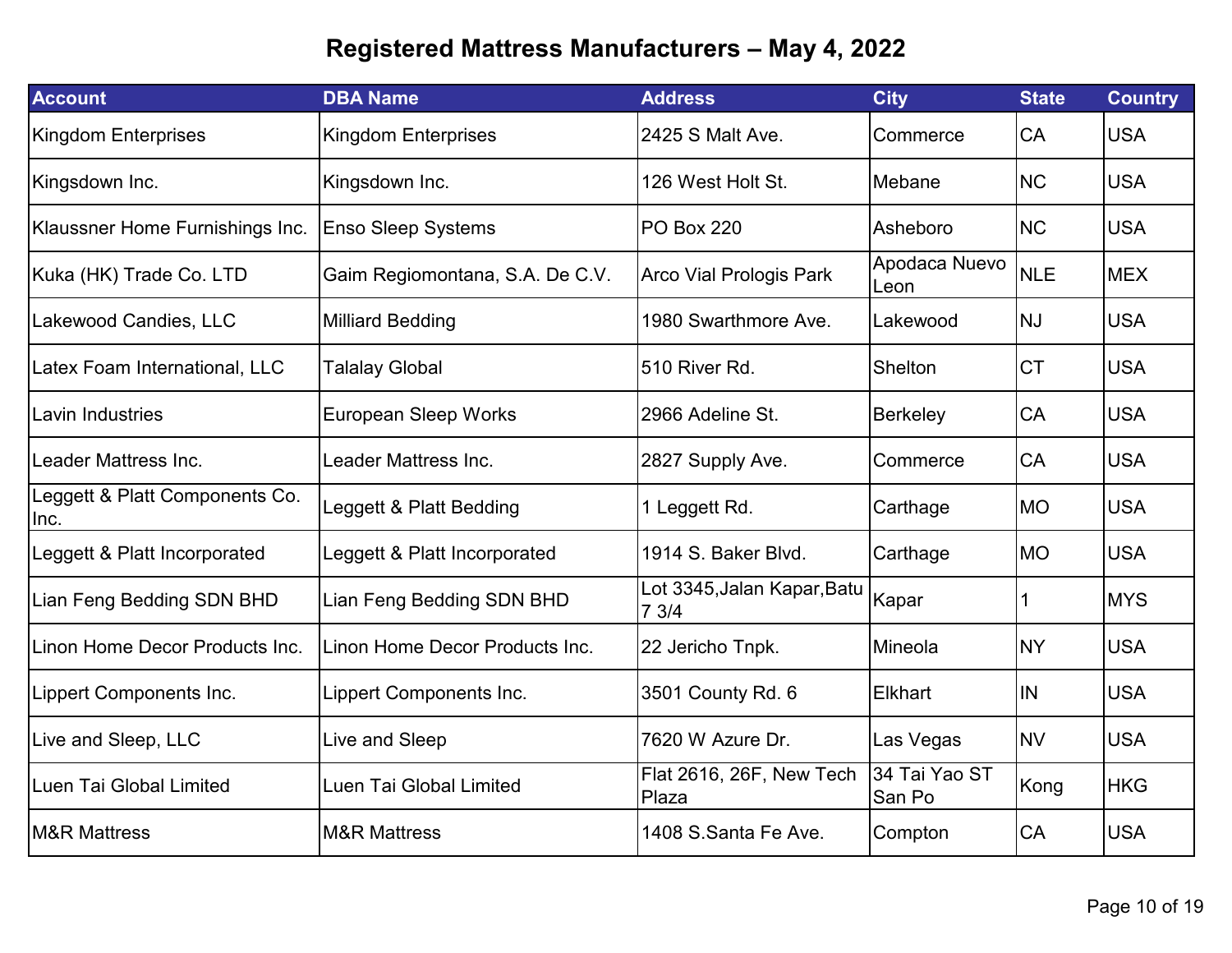| <b>Account</b>                      | <b>DBA Name</b>                                              | <b>Address</b>                  | <b>City</b>          | <b>State</b> | <b>Country</b> |
|-------------------------------------|--------------------------------------------------------------|---------------------------------|----------------------|--------------|----------------|
| <b>M&amp;V Mattress</b>             | <b>M&amp;V Mattress</b>                                      | 8386 Gerber Rd.                 | Sacramento           | CA           | <b>USA</b>     |
| M.B. & G. Marketing                 | M.B. & G. Marketing                                          | 82613 Indio Blvd.               | Indio                | CA           | <b>USA</b>     |
| <b>Made Rite Bedding Company</b>    | <b>Made Rite Bedding</b>                                     | 11221 Melrose Ave.              | <b>Franklin Park</b> | IL           | <b>USA</b>     |
| <b>Magniflex USA LTD</b>            | <b>Magniflex USA LTD</b>                                     | 3050 Biscayne Blvd.             | Miami                | <b>FL</b>    | <b>USA</b>     |
| <b>Mantua Manufacturing Company</b> | <b>Rize</b>                                                  | 31050 Diamond Pkwy              | Solon                | OH           | <b>USA</b>     |
| Marat Dimitshteyn                   | <b>Bay Area Patio and Mattress</b>                           | 21615 Hesperian Blvd.           | Hayward              | CA           | <b>USA</b>     |
| Masterfoam Industries Sdn Bhd       | <b>Masterfoam Industries Sdn Bhd</b>                         | Lot 196, Jalan TUDM             | Shah Alam            |              | <b>MYS</b>     |
| Matelas Martin Inc.                 | Literie Laurier                                              | 7750 Grenache St.               | Anjou                | QC           | CA             |
| <b>Matrix Mattress</b>              | <b>Matrix Mattress</b>                                       | 2919 N. Santa Fe Ave.           | Compton              | CA           | <b>USA</b>     |
| IMattress Team Works Inc.           | Ulife Healthcare Inc.                                        | No 10 Dapumeiyuanqu<br>16TH Rd. | Chiayi               | <b>CHA</b>   | <b>TWN</b>     |
| <b>Maxim Fine Mattress</b>          | <b>Maxim Fine Mattress</b>                                   | 2553 Garfield Ave.              | Commerce             | CA           | <b>USA</b>     |
| IMBC Mattress Co. Inc.              | <b>MBC Mattress Co. Inc.</b>                                 | 19270 Envoy Ave.                | Corona               | CA           | <b>USA</b>     |
| Medical Depot Inc.                  | Drive Medical Design and<br>Manufacturing                    | 99 Seaview Blvd.                | Port Washington NY   |              | <b>USA</b>     |
| Medline Industries Inc.             | <b>Medical Device Manufacturer and</b><br><b>Distributor</b> | One Medline PI.                 | Mundelein            | IL.          | <b>USA</b>     |
| Mellow Inc.                         | Mellow Inc.                                                  | 1951 Fairway Dr. Ste. A         | San Leandro          | CA           | <b>USA</b>     |
| Melvin Custom Mattress Inc.         | <b>Melvin Custom Mattress Inc.</b>                           | 9345 Melvin Ave. #2             | Northridge           | CA           | <b>USA</b>     |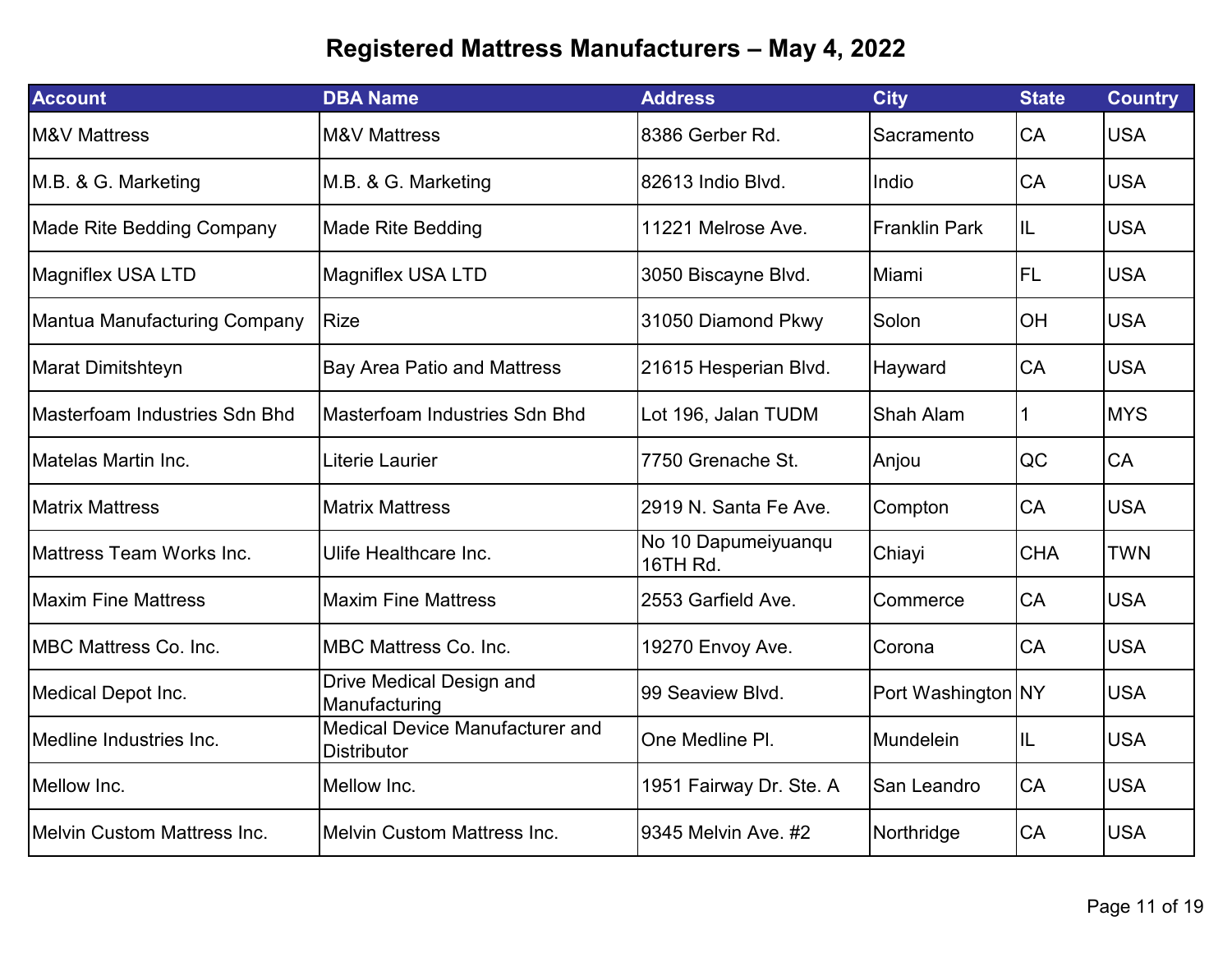| <b>Account</b>                                       | <b>DBA Name</b>                  | <b>Address</b>                          | <b>City</b>         | <b>State</b> | <b>Country</b> |
|------------------------------------------------------|----------------------------------|-----------------------------------------|---------------------|--------------|----------------|
| <b>Mengshen Furniture Factory</b><br>Direct Inc.     | <b>Dreamland Mattress</b>        | 2012 Farallon Dr.                       | San Leandro         | CA           | <b>USA</b>     |
| MFL Inc.                                             | MFL Inc.                         | PO Box 19161                            | Topeka              | KA           | <b>USA</b>     |
| Michael Thomas Furniture Inc.                        | The MT Company                   | 211 Old Thomasville Rd.                 | <b>High Point</b>   | <b>NC</b>    | <b>USA</b>     |
| <b>Milton Greens Stars Inc.</b>                      | <b>Milton Greens Stars</b>       | 3375 De Forest Cir.                     | Jurupa Valley       | CA           | <b>USA</b>     |
| Miracle Bedding Corp.                                | California                       | 518 E. Dewey Ave.                       | San Gabriel         | CA           | <b>USA</b>     |
| Modern Age Trading Inc.                              | Modern Age Trading Inc.          | 1115 Webster St.                        | Oakland             | CA           | <b>USA</b>     |
| Moonlight Slumber, LLC                               | <b>University Sleep Products</b> | 60 Ann St.                              | Elgin               | IL           | <b>USA</b>     |
| Naders Furniture Store Inc.                          | Naders La Popular                | 2201 Marine Ave.                        | Gardena             | CA           | <b>USA</b>     |
| National Mattress Corp.                              | National Mattress Corp.          | 1214 E Florence Ave.                    | Los Angeles         | CA           | <b>USA</b>     |
| Naturally Beds Inc.                                  | <b>Arizona Premium Mattress</b>  | 22201 N 24 Ave.                         | Phoenix             | <b>AZ</b>    | <b>USA</b>     |
| Nature Sleep System, LLC                             | Jazvin                           | 3510 Hobson Rd.                         | Woodridge           | IL           | <b>USA</b>     |
| <b>New Generation Mattress</b><br>Manufacturing Inc. | <b>NGMM</b>                      | 355 W Oak St.                           | San Bernardino      | CA           | <b>USA</b>     |
| Nipponflex, LLC                                      | Nipponflex, LLC                  | 3745 Park Central Blvd.<br><b>North</b> | Pompano Beach FL    |              | <b>USA</b>     |
| Nitori USA Inc.                                      | Aki Home                         | 4655 Mills Cir.                         | Ontario             | CA           | <b>USA</b>     |
| Norix Group Inc.                                     | Norix Group Inc.                 | 1 Innovation Dr.                        | <b>West Chicago</b> | IL           | <b>USA</b>     |
| <b>Obasan Limited</b>                                | <b>Obasan Limited</b>            | 155 Colonnade Rd. Unit 1                | Nepean              | ON           | CA             |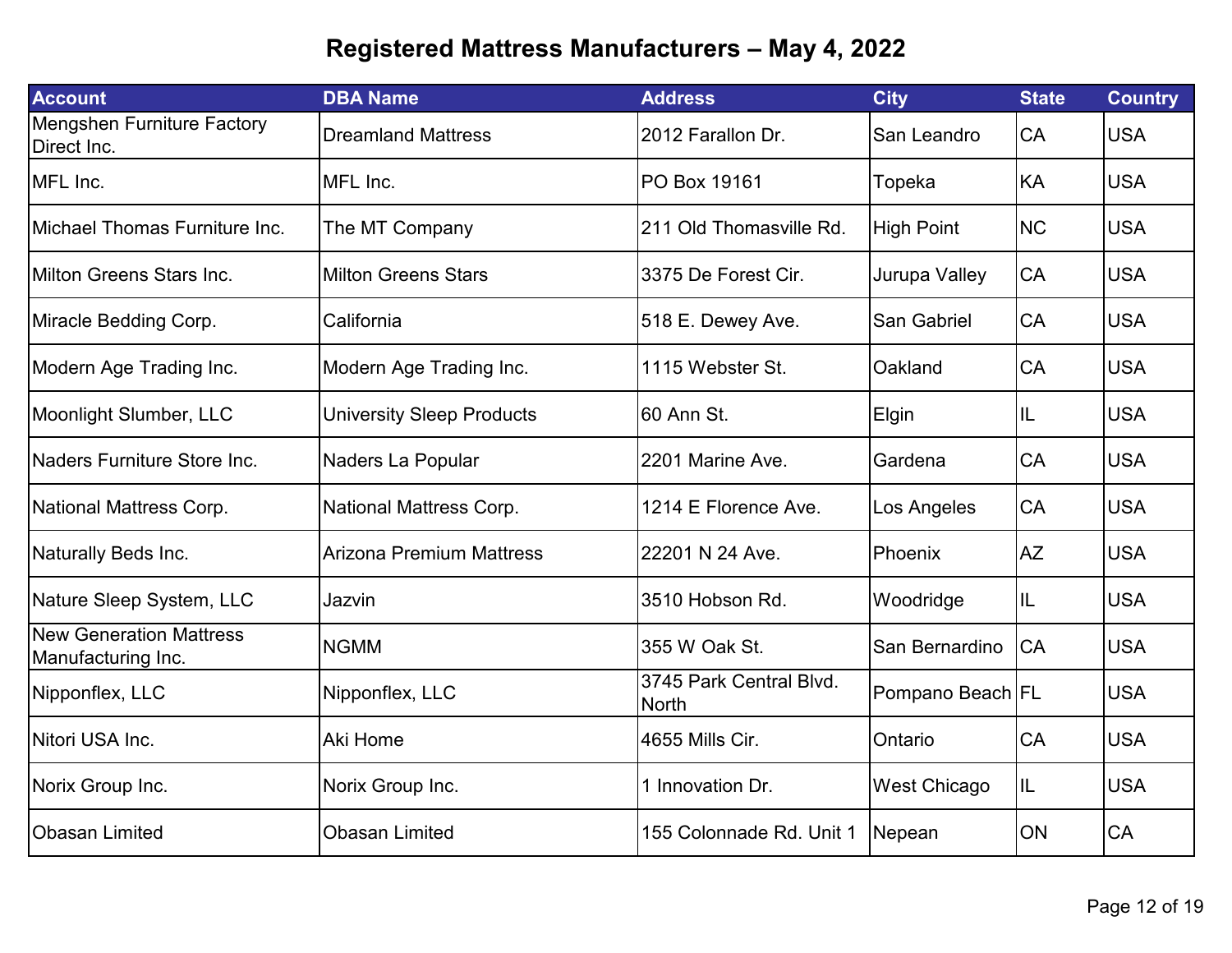| <b>Account</b>                                | <b>DBA Name</b>                   | <b>Address</b>         | <b>City</b>       | <b>State</b> | <b>Country</b> |
|-----------------------------------------------|-----------------------------------|------------------------|-------------------|--------------|----------------|
| Octaspring US Inc.                            | <b>Dormeo Octaspring</b>          | 1901 10th St.          | Plano             | ТX           | <b>USA</b>     |
| Oddello Industries, LLC                       | Oddello Industries, LLC           | 430 Berg Ln.           | Morristown        | <b>TN</b>    | <b>USA</b>     |
| Old West Mattress Co, LLC                     | <b>Old West Mattress Company</b>  | 1055 S Jason St.       | Denver            | CO           | <b>USA</b>     |
| <b>Oregon Mattress Acquisition</b><br>Company | <b>Restonic West Coast</b>        | 2751 Wynooksi Rd. NE   | Newberg           | <b>OR</b>    | <b>USA</b>     |
| Organic Mattresses Inc.                       | Organic Mattresses Inc.           | 1335 Harter Pkwy       | <b>Yuba City</b>  | CA           | <b>USA</b>     |
| Ortho Mattress Inc.                           | <b>Ortho Mattress</b>             | 11030 Artesia Blvd.    | Cerritos          | CA           | <b>USA</b>     |
| Pacific Sleep Design Inc.                     | Pacific Sleep Design              | 1806 Goodyear Ave.     | Ventura           | CA           | <b>USA</b>     |
| Pacific Urethanes, LLC                        | <b>Pacific Urethanes</b>          | 1671 S. Champagne Ave. | Ontario           | CA           | <b>USA</b>     |
| lPacific West Furniture Inc.                  | <b>Royal Mattress</b>             | 688 Arrow Grand Cir.   | Covina            | CA           | <b>USA</b>     |
| Palmpring USA Inc.                            | <b>Palmpring Organic Mattress</b> | 110 West Green St.     | Pasadena          | <b>CA</b>    | <b>USA</b>     |
| Paramount Industrial Cos. Inc.                | <b>Paramount Sleep</b>            | 1112 Kingwood Ave.     | <b>Norfolk</b>    | VA           | <b>USA</b>     |
| Paramount Mattress Inc.                       | <b>Paramount Mattress Inc.</b>    | 2900 E Olympic Blvd.   | Los Angeles       | CA           | <b>USA</b>     |
| <b>Peacelily Sleep</b>                        | <b>Peacelily Sleep</b>            | 25 Sanderson Rd.       | <b>Bull Creek</b> | <b>WA</b>    | <b>AUS</b>     |
| <b>Pleasant Mattress Inc.</b>                 | <b>Pleasant Mattress Inc.</b>     | 375 S West Ave.        | Fresno            | CA           | <b>USA</b>     |
| <b>PPJ, LLC</b>                               | Customatic Adjustable Bedz        | 2 Carsha Dr.           | <b>Natick</b>     | <b>MA</b>    | <b>USA</b>     |
| Pragma Coroporation                           | <b>Pragma Corporation</b>         | 94 County Line Rd.     | Colmar            | PA           | <b>USA</b>     |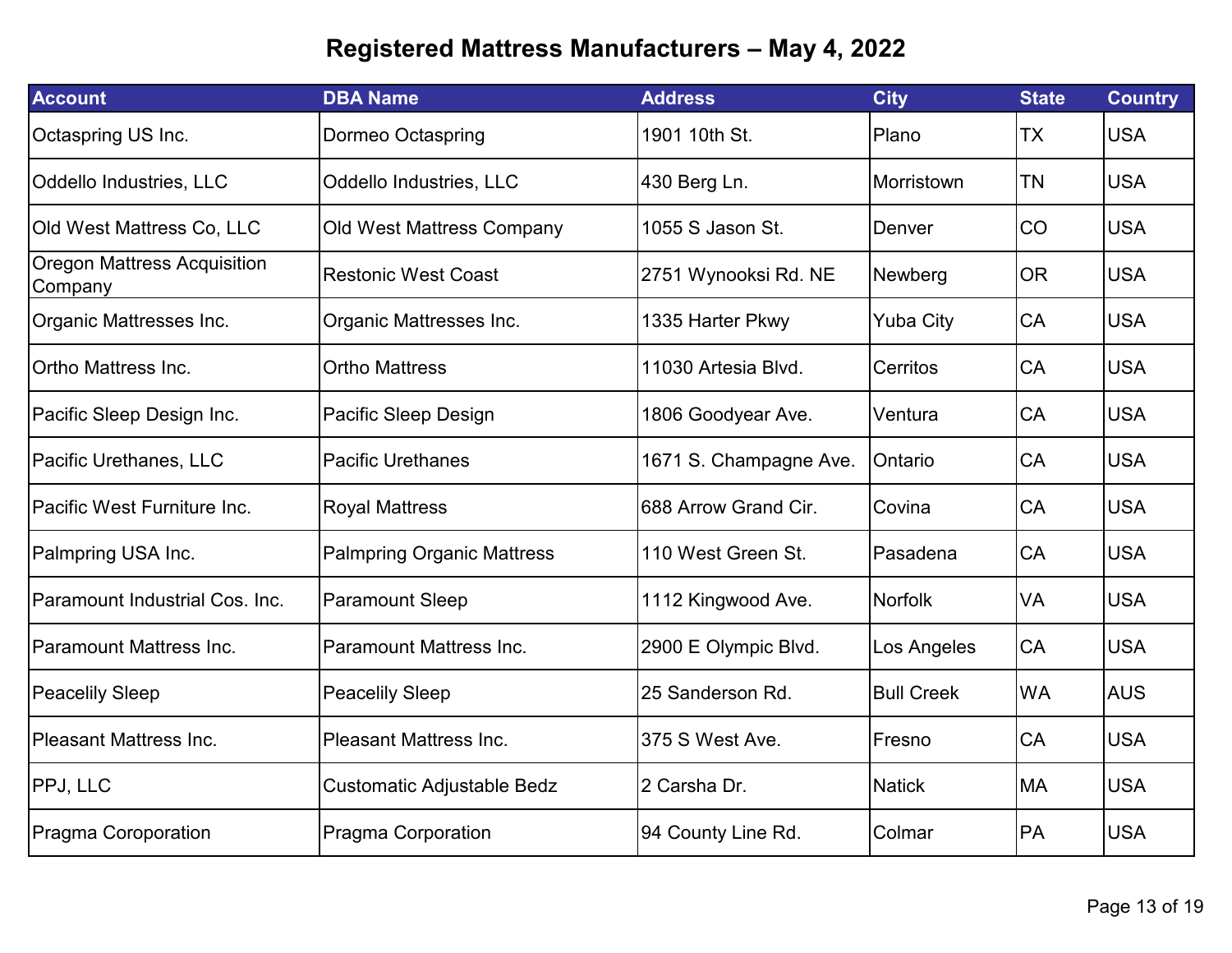| <b>Account</b>                   | <b>DBA Name</b>                                         | <b>Address</b>                | <b>City</b>                   | <b>State</b> | <b>Country</b> |
|----------------------------------|---------------------------------------------------------|-------------------------------|-------------------------------|--------------|----------------|
| PranaSleep, LLC                  | PranaSleep                                              | 12660 Bonita Beach Rd.        | <b>Bonita Springs</b>         | <b>FL</b>    | <b>USA</b>     |
| Prestige Fabricators Inc.        | Prestige Fabricators Inc.                               | 905 Hwy. 49 South             | Asheboro                      | <b>NC</b>    | <b>USA</b>     |
| Primo Literie Inc.               | Primo International                                     | 7000 Hochelaga E              | Montreal                      | QC           | <b>CA</b>      |
| Progressive Products Inc.        | Progressive Products Inc.                               | 1650 7th St.                  | Riverside                     | CA           | <b>USA</b>     |
| PT. Graha Seribusatujaya         | PT. Graha Seribusatujaya                                | Jl. Cibaligo KM 2.8           | Cimahi                        | <b>AC</b>    | <b>IDN</b>     |
| Puffy, LLC                       | <b>Puffy Mattress</b>                                   | 13070 Saticoy St.             | North Hollywood CA            |              | <b>USA</b>     |
| Purple Innovation, LLC           | Purple                                                  | 4100 N Chapel Ridge Rd.       | Lehi                          | UT           | <b>USA</b>     |
| <b>Quality Bedding Inc.</b>      | The Good Bed Guys                                       | 1922 Placentia Ave.           | Costa Mesa                    | CA           | <b>USA</b>     |
| <b>Quality Padilla Mattress</b>  | <b>Quality Padilla Mattress</b>                         | 4650 Ardine St.               | Cudahy                        | CA           | <b>USA</b>     |
| <b>Quality Sleep Shop</b>        | <b>My Green Mattress</b>                                | 1519 W 55th St.               | La Grange<br><b>Highlands</b> | IL           | <b>USA</b>     |
| <b>Raul Lopez</b>                | <b>Coast to Coast Mattress</b>                          | 168 Williams Rd.              | Salinas                       | CA           | <b>USA</b>     |
| <b>ReliefMart Inc.</b>           | Relief-Mart Inc.                                        | 28505 Canwood Rd. Ste.<br>C   | Agoura Hills                  | CA           | <b>USA</b>     |
| <b>REM Sleep Solutions Inc.</b>  | <b>REM Sleep Solutions Inc.</b>                         | 355 W Crowther Ave. Ste.<br>Е | Placentia                     | CA           | <b>USA</b>     |
| <b>Rest Easy, LLC</b>            | Pacific Mattress Co.                                    | 645 W 9th St. # 726           | Los Angeles                   | CA           | <b>USA</b>     |
| <b>Rest-Medic Sleep Products</b> | Rest-Medic Sleep Products/Luen Tai<br><b>Global LTD</b> | 318 South Lemon Ave.          | Walnut                        | CA           | <b>USA</b>     |
| <b>Restwell Mattress Co.</b>     | <b>Restwell Mattress Factory</b>                        | 9901 West 74th St. #120       | <b>Eden Prairie</b>           | <b>MN</b>    | <b>USA</b>     |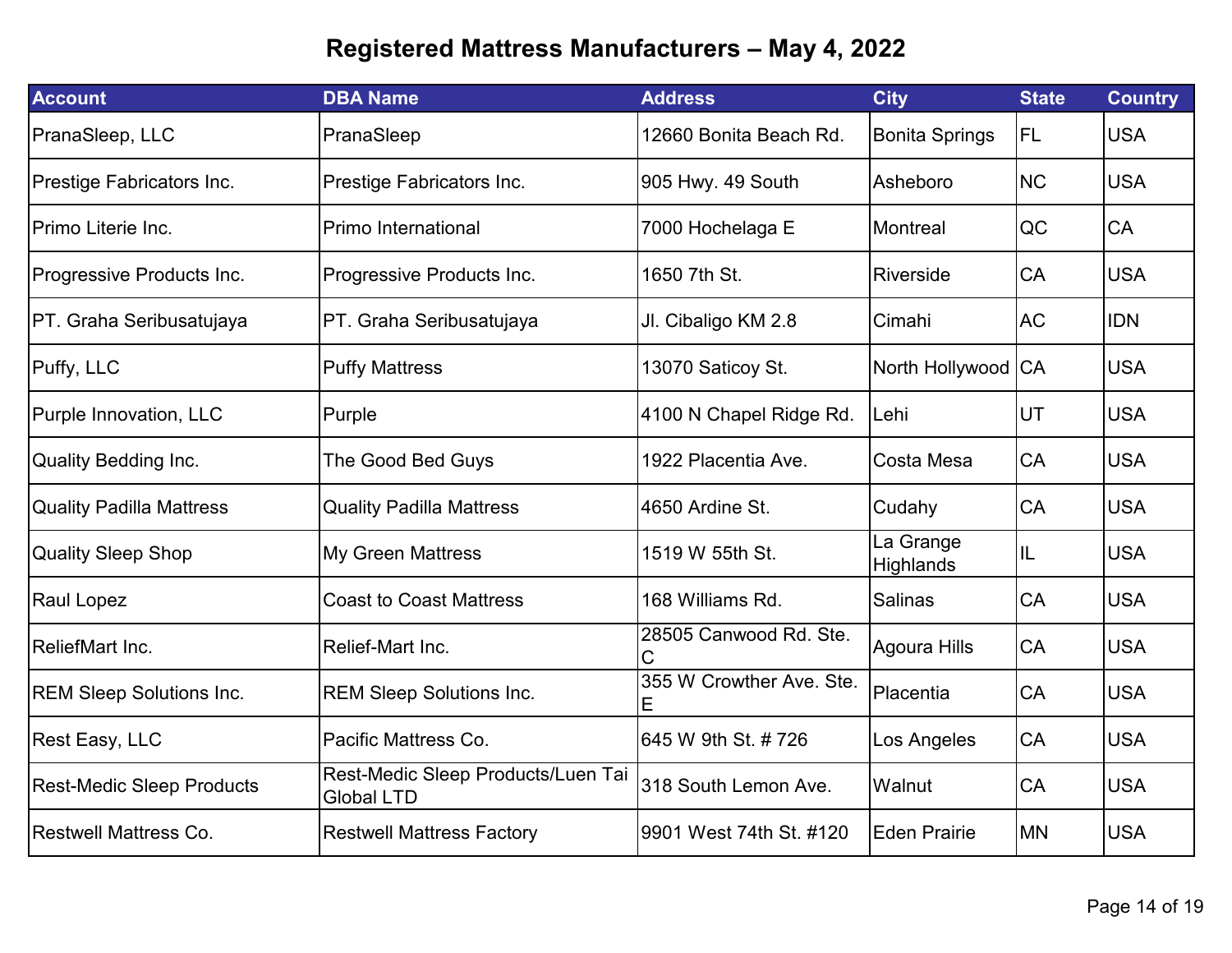| <b>Account</b>                                         | <b>DBA Name</b>                                                       | <b>Address</b>                 | <b>City</b>            | <b>State</b>  | <b>Country</b> |
|--------------------------------------------------------|-----------------------------------------------------------------------|--------------------------------|------------------------|---------------|----------------|
| Richfield Bedding Inc.                                 | Richfield Bedding Inc.                                                | 1160 Monterey Pass Rd.         | <b>Monterey Park</b>   | CA            | <b>USA</b>     |
| <b>Royal-Pedic Mattress</b><br>Manufacturing, LLC      | Royal-Pedic Mattress Manufacturing,<br><b>LLC</b>                     | 341 N Robertson Blvd.          | <b>Beverly Hills</b>   | CA            | <b>USA</b>     |
| Sacramento Valley Mattress Inc.                        | Sacramento Valley Mattress Inc.                                       | 4160 14th Ave.                 | Sacramento             | CA            | <b>USA</b>     |
| Safavieh International, LLC                            | Safavieh                                                              | 40 Harbor Park Dr.             | Port Washington NY     |               | <b>USA</b>     |
| Safe For Home Products, LLC                            | Naturepedic                                                           | 16925 Park Circle Dr.          | <b>Chagrin Falls</b>   | OH            | <b>USA</b>     |
| Salinas Mattress Co.                                   | Salinas Mattress Co.                                                  | 540 Brunken Ave. Ste. A        | <b>Salinas</b>         | CA            | <b>USA</b>     |
| Salt Lake Mattress and<br><b>Manufacturing Company</b> | Serta, Sunset, Restonic                                               | 1620 Empire Rd.                | <b>Salt Lake City</b>  | UT            | <b>USA</b>     |
| <b>SBL, LLC</b>                                        | SBI, LLC                                                              | 5645 W 31st St.                | Cicero                 | IL            | <b>USA</b>     |
| Seahawk Designs Inc.                                   | Seahawk Designs Inc.                                                  | 6550 Van Buren Blvd. Ste.<br>G | Riverside              | CA            | <b>USA</b>     |
| <b>Sealy Mattress Manufacturing</b><br>Company, LLC    | <b>Sealy Mattress Manufacturing</b><br>Company                        | 1000 Tempur Way                | Lexington              | KY            | <b>USA</b>     |
| <b>Select Comfort Retail Corporation</b>               | <b>Sleep Number</b>                                                   | 1001 3rd Ave. S                | Minneapolis            | <b>MN</b>     | <b>USA</b>     |
| Seltyk Mattress Inc.                                   | Seltyk Mattress Inc.                                                  | 724 E 61st St.                 | Los Angeles            | CA            | <b>USA</b>     |
| Sentient Enterprises Inc.                              | <b>Foam and Cushion</b>                                               | 3482 Calyton Rd.               | Concord                | CA            | <b>USA</b>     |
| Serta Simmons Bedding, LLC                             | <b>Serta and Simmons</b>                                              | 2451 Industry Ave.             | <b>Doraville</b>       | GA            | <b>USA</b>     |
| Shen Zhen L&T Industrial Co.<br>LTD                    | Luen Tai Global LTD                                                   | Luen Tai Industrial Park       | Guanming<br>Shenzhen   | GuangDo<br>ng | <b>CHN</b>     |
| Shenzhen Yun Lee Sponge<br><b>Products Co. LTD</b>     | Shenzhen Yun Lee Sponge Products Luan Tai Industrial Park,<br>Co. LTD | 21 Guanguang Rd.               | Guangming,<br>Shenzhen | Guangdo<br>ng | <b>CHN</b>     |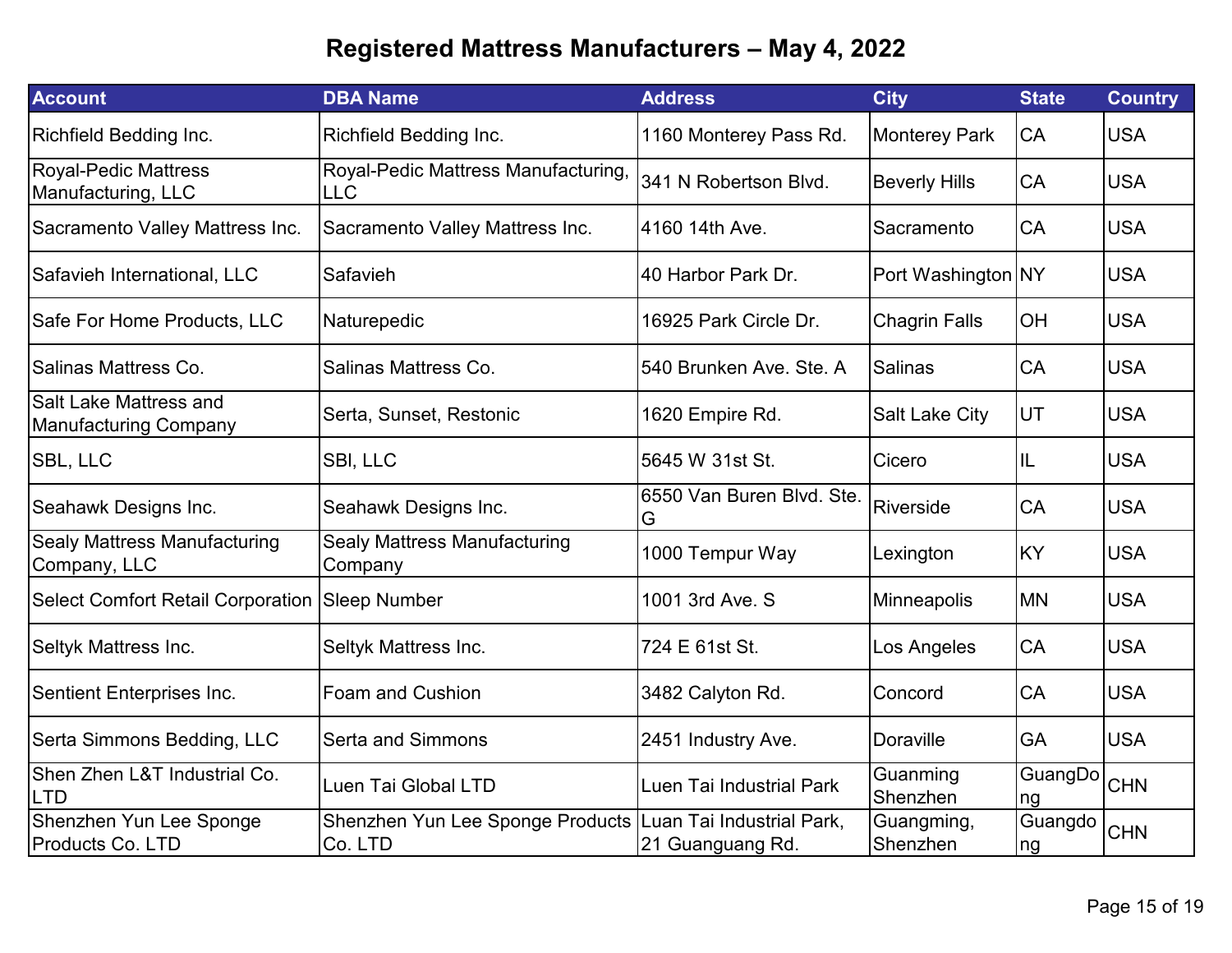| <b>Account</b>                              | <b>DBA Name</b>                                    | <b>Address</b>                | <b>City</b>         | <b>State</b> | <b>Country</b> |
|---------------------------------------------|----------------------------------------------------|-------------------------------|---------------------|--------------|----------------|
| ShenZhen Yun Lee Sponge<br>Products Co. LTD | Luen Tai Global LTD                                | Room 2616, New Tech<br>Plaza  | San Po Kong         | Kowloon      | <b>HKG</b>     |
| Shepherd's Dream, LLC                       | Shepherd's Dream, LLC                              | <b>PO Box 516</b>             | Montague            | CA           | <b>USA</b>     |
| <b>Shevick Sales Corp.</b>                  | Sleep on Latex                                     | 3536 W Potomac Ave.           | Chicago             | IL           | <b>USA</b>     |
| Sinomax USA Inc.                            | Sinomax USA Inc.                                   | 2901 Wilcrest Dr.             | Houston             | <b>TX</b>    | <b>USA</b>     |
| Slagle's Mattress Factory Inc.              | <b>Slagle's Mattress Factory</b>                   | 5727 Rosedale Hwy             | <b>Bakersfield</b>  | <b>CA</b>    | <b>USA</b>     |
| Sleep Bedding Inc.                          | Sleep Bedding Inc.                                 | 1215 S Eastern Ave.           | Los Angeles         | CA           | <b>USA</b>     |
| Sleep Studio, LLC                           | <b>Authentic Comfort</b>                           | 295 Fifth Ave. Ste. 1121      | <b>New York</b>     | <b>NY</b>    | <b>USA</b>     |
| <b>SleepAir Mattress</b>                    | <b>SleepAir Mattress</b>                           | 5411 Telegraph Rd.            | Commerce            | CA           | <b>USA</b>     |
| <b>Sleeping Pure, LLC</b>                   | <b>Sleeping Pure</b>                               | 4545 Skyway Dr.               | <b>Olivehurst</b>   | CA           | <b>USA</b>     |
| Soaring Heart Natural Bed<br>Company        | Soaring Heart Natural Bed Company 4918 17th Ave NW |                               | <b>Seattle</b>      | <b>WA</b>    | <b>USA</b>     |
| Solstice Sleep Products Inc.                | Solstice Sleep Products Inc.                       | 3720 W Broad St.              | Columbus            | OH           | <b>USA</b>     |
| Somnium Inc.                                | Somnium Inc.                                       | <b>PO Box 1804</b>            | Venice              | CA           | <b>USA</b>     |
| Sound Sleep Products Inc.                   | Sound Sleep Products Inc.                          | 3003 W Valley Hwy E           | Sumner              | <b>WA</b>    | <b>USA</b>     |
| South Bay International Inc.                | South Bay International Inc.                       | 8570 Hickory Ave. Ste.<br>150 | Rancho<br>Cucamonga | CA           | <b>USA</b>     |
| Southerland Inc.                            | Southerland Inc.                                   | 1973 Southerland Dr.          | Nashville           | <b>TN</b>    | <b>USA</b>     |
| Span America Medical Systems<br>Inc.        | Span America Medical Systems                       | 70 Commerce Center            | Greenville          | <b>SC</b>    | <b>USA</b>     |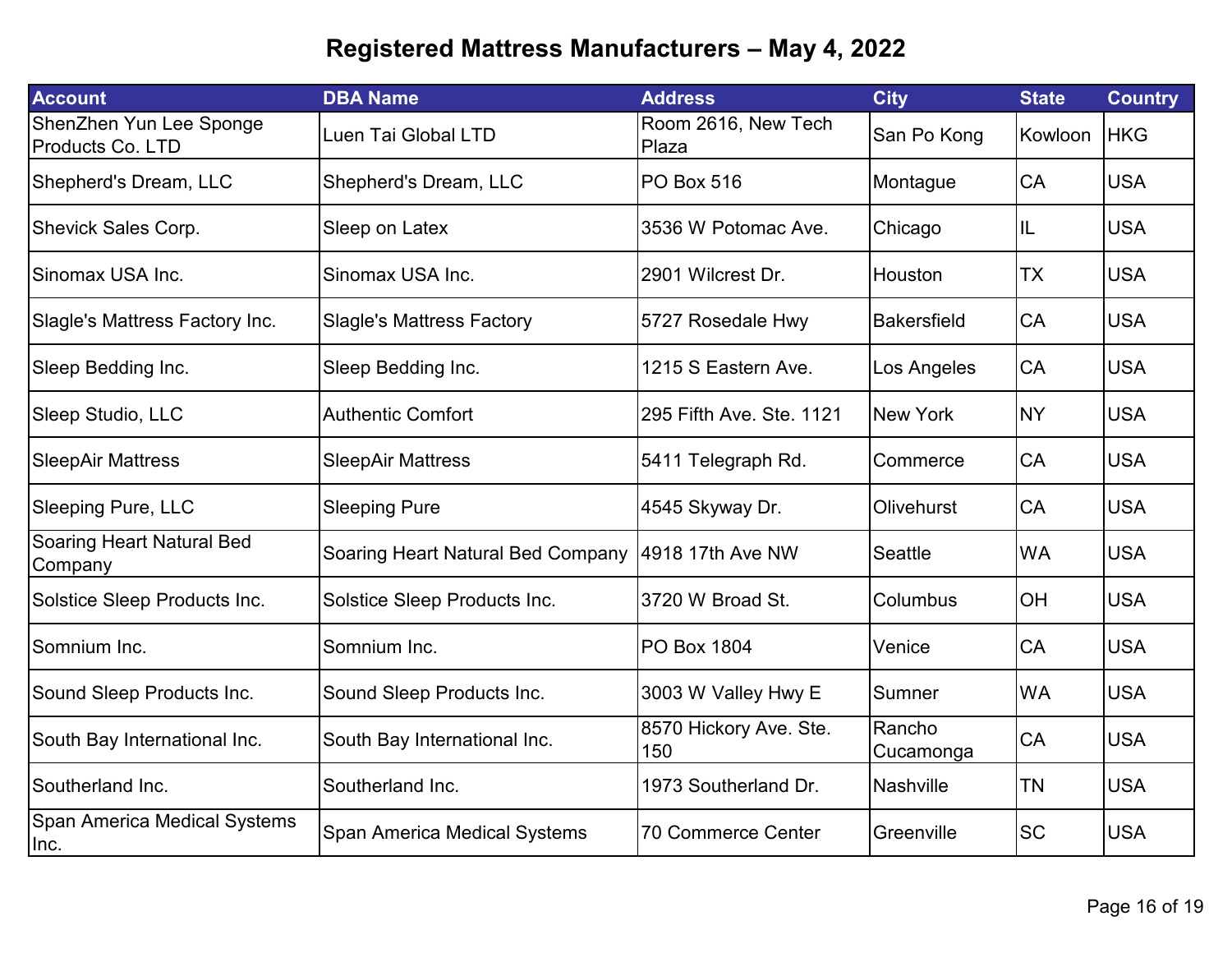| <b>Account</b>                                 | <b>DBA Name</b>                      | <b>Address</b>                  | <b>City</b>         | <b>State</b> | <b>Country</b> |
|------------------------------------------------|--------------------------------------|---------------------------------|---------------------|--------------|----------------|
| Star Seeds Co, LTD                             | Star Seeds Co, LTD                   | No. 5, Lu-Kung South 2<br>Road, | Changhua,           | <b>CHA</b>   | <b>TWN</b>     |
| Sterling Mattress Manufacturing,<br><b>LLC</b> | <b>Kings Rest</b>                    | 391 S Alta Ave. Ste. 102        | Dinuba              | <b>CA</b>    | <b>USA</b>     |
| Suite Sleep Inc.                               | <b>Suite Sleep</b>                   | 4699 Nautilus Ct. S Ste.<br>403 | <b>Boulder</b>      | <b>CO</b>    | <b>USA</b>     |
| <b>Sweet Dreams</b>                            | <b>Sweet Dreams</b>                  | 521 Industrial Dr.              | Livingston          | <b>CA</b>    | <b>USA</b>     |
| Technogel US Inc.                              | <b>Technogel US</b>                  | 730 Holiday Dr.                 | Pittsburgh          | PA           | <b>USA</b>     |
| Teh Tai Bed Co. Inc.                           | Teh Tai Bed Co. Inc.                 | 701 East Valley Blvd.           | San Gabriel         | <b>CA</b>    | <b>USA</b>     |
| <b>Tempur Production USA, LLC</b>              | Mountain Top Foam                    | 25 Elmwood Rd.                  | <b>Mountain Top</b> | PA           | <b>USA</b>     |
| Tempur Sealy International Inc.                | <b>Tempur Sealy</b>                  | 1000 Tempur Way                 | Lexington           | <b>KY</b>    | <b>USA</b>     |
| The Bedding Group Inc.                         | The Bedding Group Inc.               | 2350 5th St.                    | RockIsland          | IL           | <b>USA</b>     |
| The Mattress Man                               | The Mattress Man                     | 11727 Washington Blvd.          | Whittier            | CA           | <b>USA</b>     |
| The Mattress Man Inc.                          | The Mattress Man Inc.                | 11727 Washington Blvd.          | Whittier            | CA           | <b>USA</b>     |
| The Natural Mattress Store, LLC                | The Natural Mattress Store           | 816 4th St.                     | San Rafael          | CA           | <b>USA</b>     |
| The Original Mattress Factory Inc.             | The Original Mattress Factory        | 4930 State Rd.                  | Cleveland           | OH           | <b>USA</b>     |
| The Princess Mattress Inc.                     | <b>The Princess Mattress</b>         | 327 S. Mt Vernon Ave.           | San Bernardino      | <b>CA</b>    | <b>USA</b>     |
| Therapedic of New England, LLC                 | Therapedic of New England            | 135 Spark St.                   | <b>Brockton</b>     | <b>MA</b>    | <b>USA</b>     |
| Therapedic Sleep Products Inc.                 | <b>Bedding Industries of America</b> | 1375 Jersey Ave.                | North Brunswick NJ  |              | <b>USA</b>     |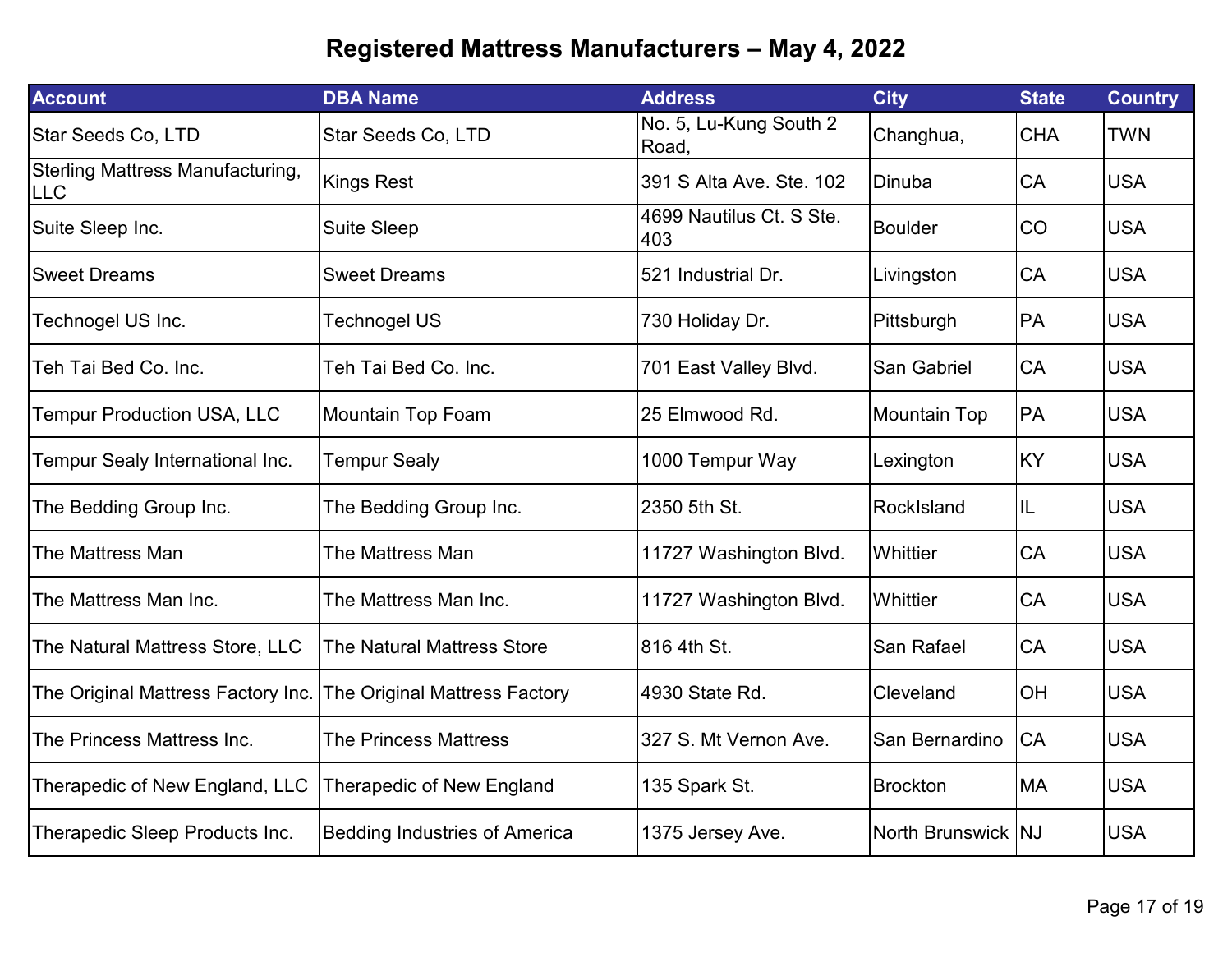| <b>Account</b>                                               | <b>DBA Name</b>                                              | <b>Address</b>            | <b>City</b>         | <b>State</b>         | <b>Country</b> |
|--------------------------------------------------------------|--------------------------------------------------------------|---------------------------|---------------------|----------------------|----------------|
| Tualatin Sleep Products Inc.                                 | Englander                                                    | 12225 SW Myslony St.      | Tualatin            | <b>OR</b>            | <b>USA</b>     |
| Turner Express Company Inc.                                  | FloBeds                                                      | 234 E Redwood Ave.        | Fort Bragg          | <b>CA</b>            | <b>USA</b>     |
| <b>U S Mattress</b>                                          | <b>U S Mattress</b>                                          | 477 Sequia Pacific Blvd.  | Sacramento          | <b>CA</b>            | <b>USA</b>     |
| <b>United Mattress Factory</b>                               | <b>United Mattress Factory</b>                               | 3923 E Belmont Ave.       | Fresno              | <b>CA</b>            | <b>USA</b>     |
| <b>University Loft Company</b>                               | <b>University Loft Company</b>                               | 2588 Jannetides Blvd.     | Greenfield          | <b>IN</b>            | <b>USA</b>     |
| Urban Sleep Products, LLC                                    | <b>Urban Sleep Products, LLC</b>                             | 1550 Wewatta St.          | Denver              | <b>CO</b>            | <b>USA</b>     |
| Ureblock S.A. DE C.V.                                        | <b>Ureblock</b>                                              | Calle 4 Num 300           | Zapopan             | Jalisco              | <b>MEX</b>     |
| <b>US Sleep Products</b>                                     | <b>US Sleep Products</b>                                     | 3407 W. MacArthur Blvd.   | Santa Ana           | <b>CA</b>            | <b>USA</b>     |
| Variety Bedding MFG Corp.                                    | Variety Bedding MFG Corp.                                    | 1622 E Nadeau St.         | Los Angeles         | CA                   | <b>USA</b>     |
| <b>Venture Products, LLC</b>                                 | <b>Venture Products, LLC</b>                                 | 376 Hollywood Ave.        | Fairfield           | <b>NJ</b>            | <b>USA</b>     |
| Vietnam Glory Home Furnishings<br><b>Joint Stock Company</b> | Vietnam Glory Home Furnishings<br><b>Joint Stock Company</b> | Lot C1(A2), Rd. D9        | <b>Ben Cat Town</b> | <b>Binh</b><br>Duong | <b>VNM</b>     |
| Vinyl Products Mfg. Inc.                                     | Vinyl Products Mfg. Inc.                                     | <b>PO Box 649</b>         | Carson City         | <b>NV</b>            | <b>USA</b>     |
| Visionary Sleep, LLC                                         | <b>Visionary Sleep</b>                                       | 2060 S. Wineville, Ste. A | Ontario             | CA                   | <b>USA</b>     |
| <b>Vispring Limited</b>                                      | <b>Vispring Limited</b>                                      | Ernesettle Ln.            | Plymouth            | Devon                | <b>UK</b>      |
| <b>Vi-Spring Limited</b>                                     | Vispring                                                     | 9550 S Eastern Ave.       | Las Vegas           | <b>NV</b>            | <b>USA</b>     |
| VPC Group Inc.                                               | <b>VPC Group</b>                                             | 150 Toro Rd.              | Toronto             | ON                   | CA             |